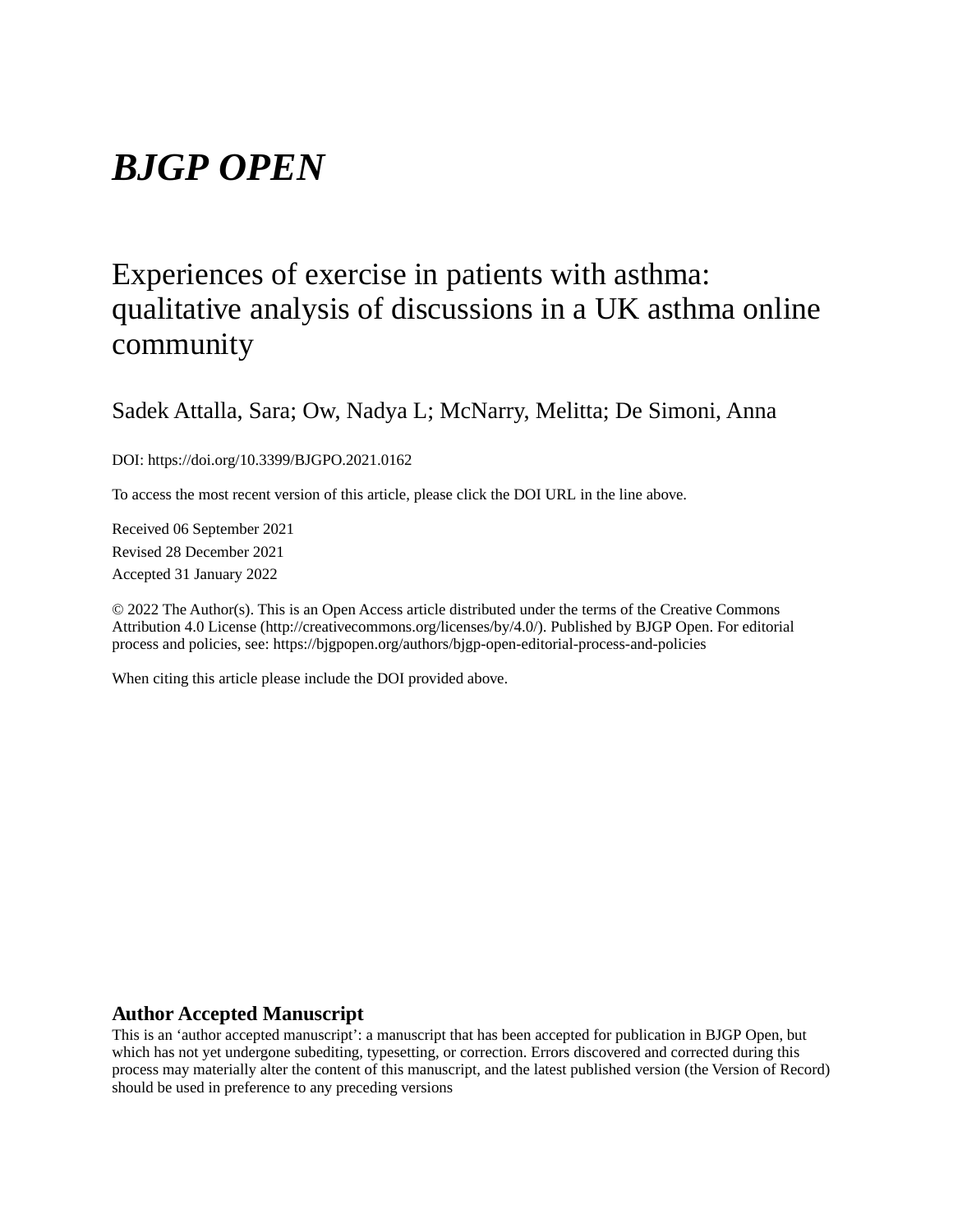#### **Experiences of exercise in patients with asthma: qualitative analysis of discussions in a**

#### **UK asthma online community**

Sadek Attalla S<sup>1</sup>, Ow NL<sup>1</sup>, McNarry MA<sup>2</sup>, De Simoni A<sup>3</sup>

-Sara Sadek Attalla, Medical Student at Barts and The London Medical School

-Nadya Liyana Yuen Ming Binte Ow, Medical Student at Barts and The London Medical School

- Melitta A. McNarry, Professor, Sport and Exercise Sciences

- Anna De Simoni, Clinical Lecturer in Digital Health
	- 1. Barts and The London School of Medicine and Dentistry, Queen Mary University of London, London, United Kingdom.
	- 2. Applied Sports, Technology, Exercise and Medicine Research Centre, Faculty of Science and Engineering, Swansea University, Wales, United Kingdom
	- 3. Asthma UK Centre for Applied Research, (AUKCAR) Wolfson Institute of Population Health, Queen Mary University of London, London, United Kingdom.

\*Corresponding author: De Simoni A, Postal address: AUKCAR, Wolfson Institute of Population Health, Yvonne Carter Building, 58 Turner Street, Whitechapel, London E1 2AB. Email: a.desimoni@qmul.ac.uk, Phone: +44 (0)207 882 2520

**Keywords**: asthma, exercise, strategies, primary care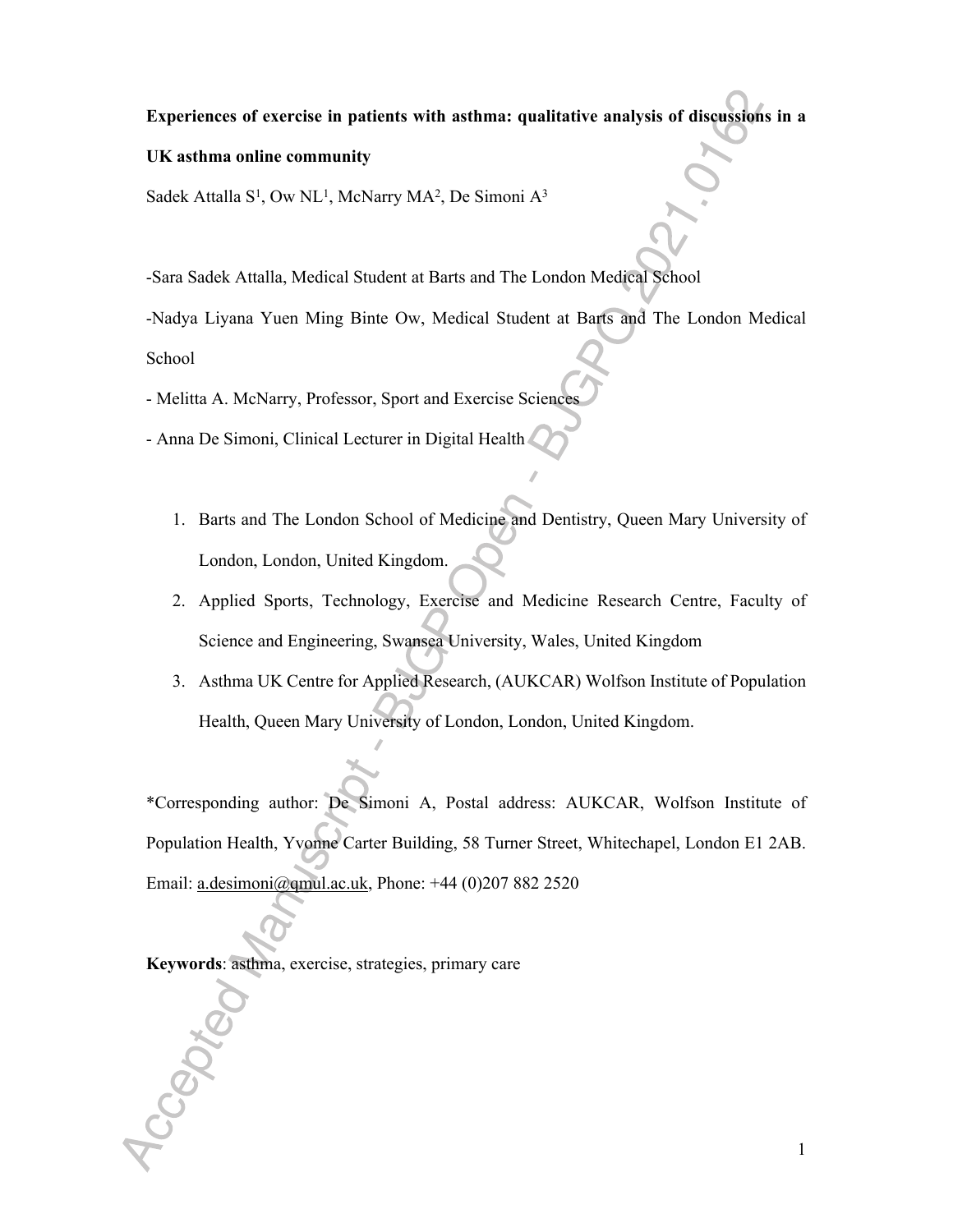#### **ABSTRACT**

#### **Background**

Engagement with exercise in adults with asthma is suboptimal. Limited information is available regarding factors affecting engagement with exercise.

#### **Aim**

To explore experiences of exercise and linked unmet needs in adults with asthma.

## **Design & setting**

Qualitative thematic analysis of posts in a UK asthma online community, written between

2015 and 2020.

#### **Method**

Posts were identified using keywords searches. Posts in the 'Exercise' topic section were additionally included. Thematic analysis of posts was undertaken.

#### **Results**

143 relevant posts were analysed. 92 participants were identified through posts (11M, 33F, 48 gender not stated, aged 26–73 years). Emerging themes included: fear of experiencing asthma symptoms during exercise, lack of information about how to deal with symptoms, external barriers, emotional response, and involvement of healthcare providers. Environmental factors, concomitant life stressors, distrust of healthcare professionals and embarrassment of displaying asthma symptoms during exercise were barriers to engagement. Facilitators included experiencing positive health outcomes following exercise and positive discussions regarding exercise with healthcare professionals. Strategies participants developed to enable exercise were warming up, increasing reliever and preventer inhalers when exercising and finding exercises felt as enjoyable.

# **Conclusion**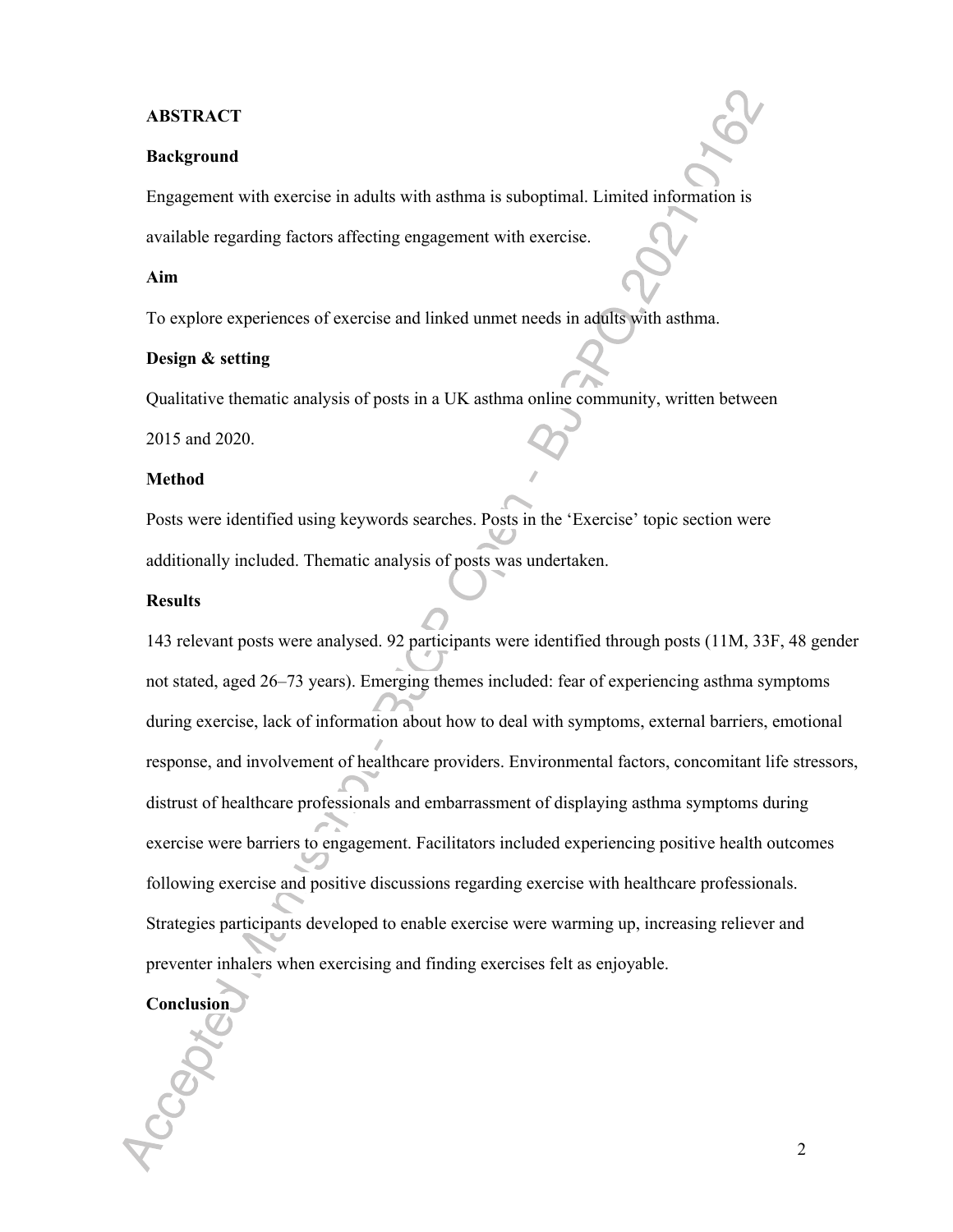Future interventions to address fears of exercise-induced physical symptoms, and clear instructions on the use of inhalers when exercising are needed. Exploring patients' attitudes to exercise in clinical consultations, especially in primary care, may be beneficial.<br>  $\frac{1}{2}$ <br>  $\frac{1}{2}$ <br>  $\frac{1}{2}$ <br>  $\frac{1}{2}$ <br>  $\frac{1}{2}$ <br>  $\frac{1}{2}$ <br>  $\frac{1}{2}$ <br>  $\frac{1}{2}$ <br>  $\frac{1}{2}$ <br>  $\frac{1}{2}$ <br>  $\frac{1}{2}$ <br>  $\frac{1}{2}$ <br>  $\$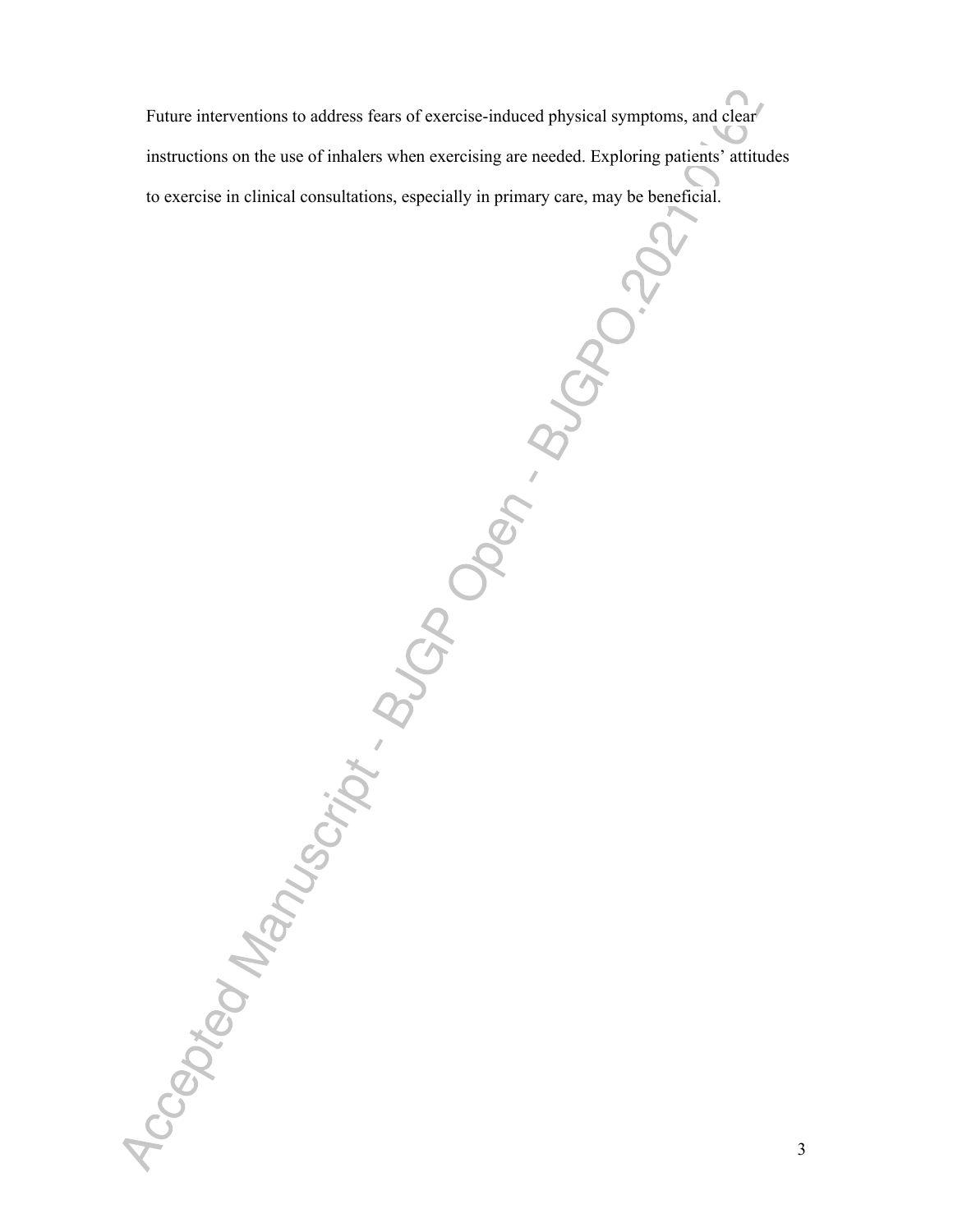#### **How this fits in:**

Accepted Manuscript.

- Exercise in asthma is not routinely discussed in consultations. Patients are unsure about how to exercise and use inhalers with exercise.
- Receiving positive reinforcement and support by healthcare professionals is a facilitator to exercise.
- Experiencing exercise-related asthma symptoms triggers emotional and embarrassment responses that may be underestimated and affect subsequent engagement with exercise.
- Guidelines for healthcare professionals do not currently hold issue specific instructions on management of exercise in patients with asthma. Exploring patients' attitudes to exercise in clinical consultations, especially in primary care, may be beneficial. Novel interventions aimed at raising clinicians' awareness, as well as providing practical and emotional support to patients with asthma engaging with exercise are warranted.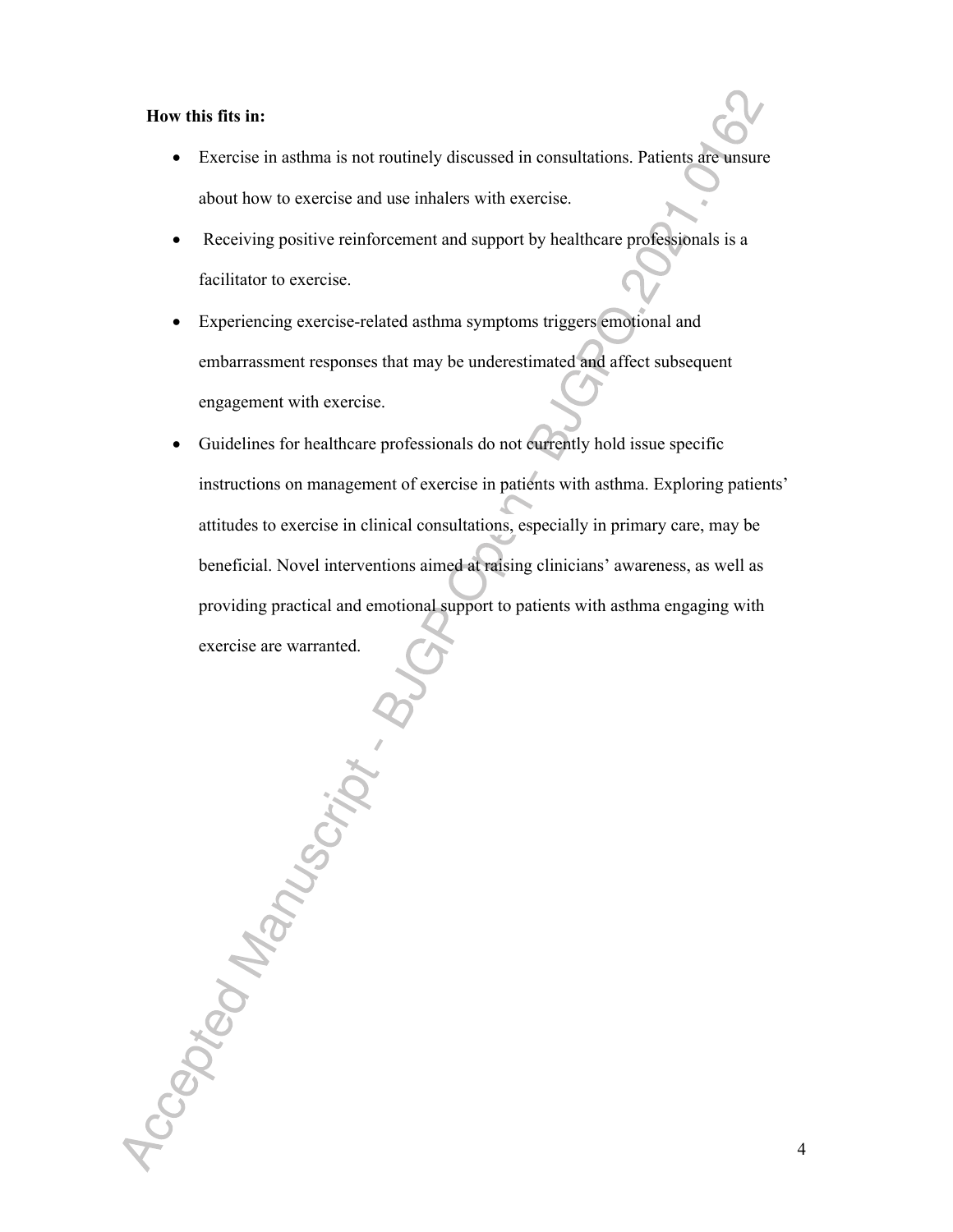#### **Introduction**

Asthma is one of the most common chronic conditions<sup>1</sup>, with 5.4 million people affected in the  $UK<sup>2</sup>$ .

The relationship between exercise and asthma is complex, with exercise potentially aggravating an increase in airway resistance and resulting in physical symptoms that can be off-putting for patients. Exercise induced bronchoconstriction describes a temporary narrowing of the airway which occurs during exercise<sup>3</sup>. This occurs in 40 to 90% of people with asthma (referred to as exercise induced asthma) and 20% of those without asthma (simply referred to as exercise induced bronchoconstriction) $4.5$ .

Exercise has shown to be a beneficial, though often overlooked, in the long-term management of asthma<sup>6</sup>. Previous studies assessing the impact of exercise in patients with asthma have reported positive effects on cardiopulmonary fitness, as well as improved emotional status and decreased levels of wheezing<sup>7</sup>. Both the American College of Sports Medicine<sup>8</sup> and American Thoracic Society<sup>9</sup> recommend exercise for patients with asthma. Exercise and physical activity are important in maintenance or achievement of healthy weight status, with exercise directly impacting metabolic rate and energy expenditure <sup>10,11</sup>. Obesity rates have risen substantially in the UK, with 28% of adults categorised as clinically obese based on their body mass index in 2019<sup>12</sup>. Obesity is a risk factor for the development of asthma<sup>13</sup>, with the incidence of asthma increasing by 2.0 and 2.3-fold in obese children and adults, respectively<sup>14</sup>. In patients already diagnosed with asthma, obesity can affect both asthma control and exacerbation severity,<sup>15</sup> resulting in poorer outcomes and reduced quality of life<sup>16</sup> .

The British Thoracic Society (BTS) states that exercise-induced asthma may indicate poor asthma control and warrants regular treatment review<sup>17</sup>. Guidelines recommend the use of a short acting beta<sub>2</sub> agonist (SABA) immediately prior to exercise as well as regular use of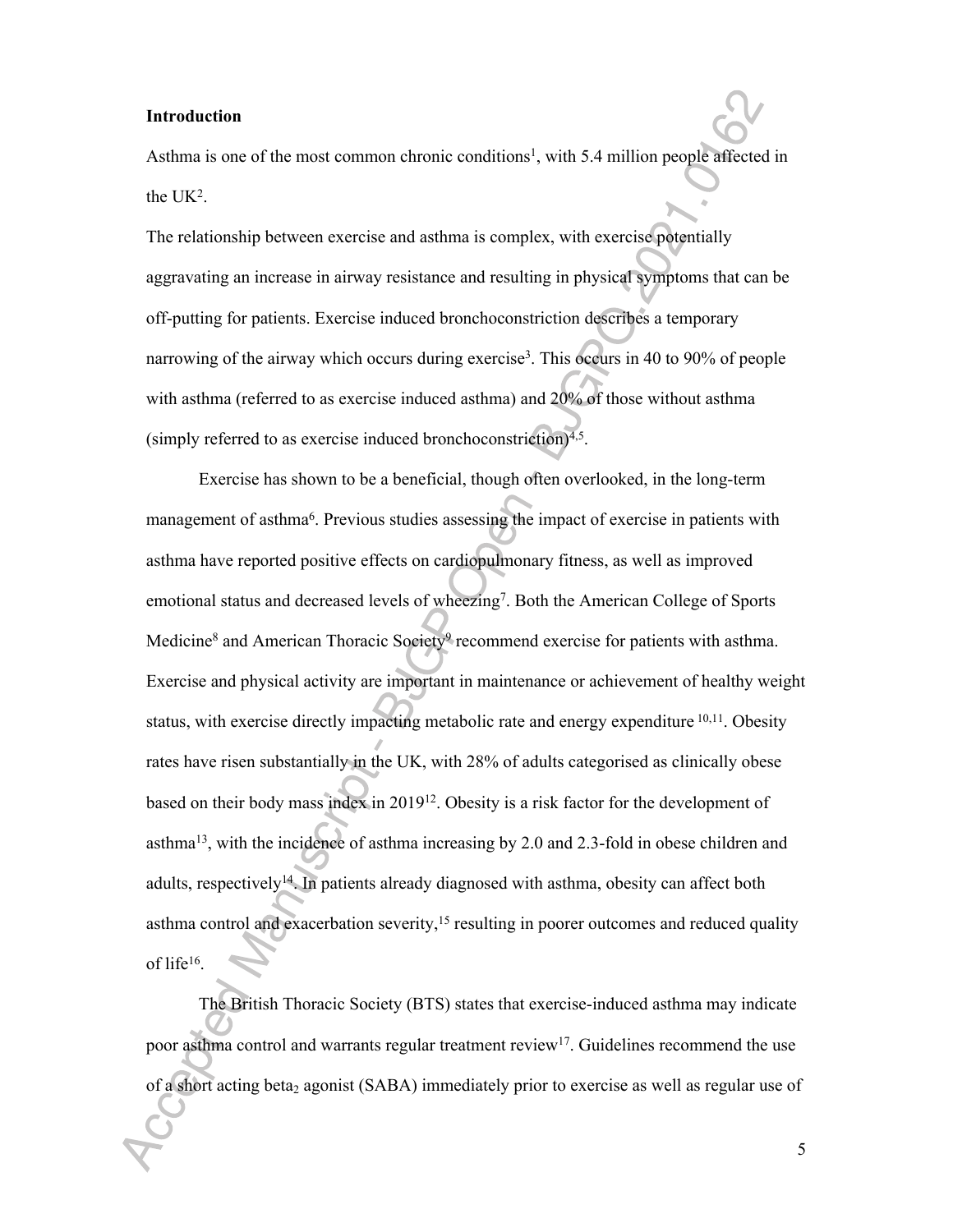an inhaled corticosteroid. Where this is not sufficient to control symptoms caused by exercise, consideration of adding a leukotriene receptor antagonist, long acting beta<sub>2</sub> agonist  $(LABA)$ , chromones or theophyllines is warranted<sup>17</sup>.

Multiple studies have reported that patients with asthma are less likely to take part in exercise, with a recent systematic review reporting 11 studies where participants with asthma engaged in less exercise than controls, versus 6 studies reporting no difference<sup>18</sup>. Several barriers to exercise such as fear and difficulty breathing have been reported in the adolescent asthmatic population<sup>19</sup>. Lack of time is more likely to be reported as a barrier in younger patients<sup>20</sup>. Fear of exacerbating symptoms is also a common theme amongst adolescents<sup>19</sup> and adults<sup>20</sup>, with patients with more severe disease more likely to view exercise as detrimental. Facilitators include the desire to be healthy and encouragement from a motivated companion or physician. In terms of intrinsic characteristics, patients with less asthma knowledge, lower self-efficacy and more negative attitudes towards asthma are more likely to view exercise negatively<sup>20</sup>. Studies examining exercise-promoting interventions in adults with asthma have focused on the involvement of more structured exercise plans and tips specifically focused on patients with asthma $2<sup>1</sup>$ . Little published information was however found regarding strategies that asthma patients came up to help with exercising and the role of primary care.

Better understanding of the underlying factors which result in reduced engagement with exercise in this group of patients is needed. Online communities might include people who do not take part in traditional research studies, therefore offering perspectives from an unrepresented patient population<sup>22</sup>. Such data can provide new and insightful perspectives on engagement with exercise in patients with asthma, with the potential to inform healthcare interventions<sup>23,24</sup>.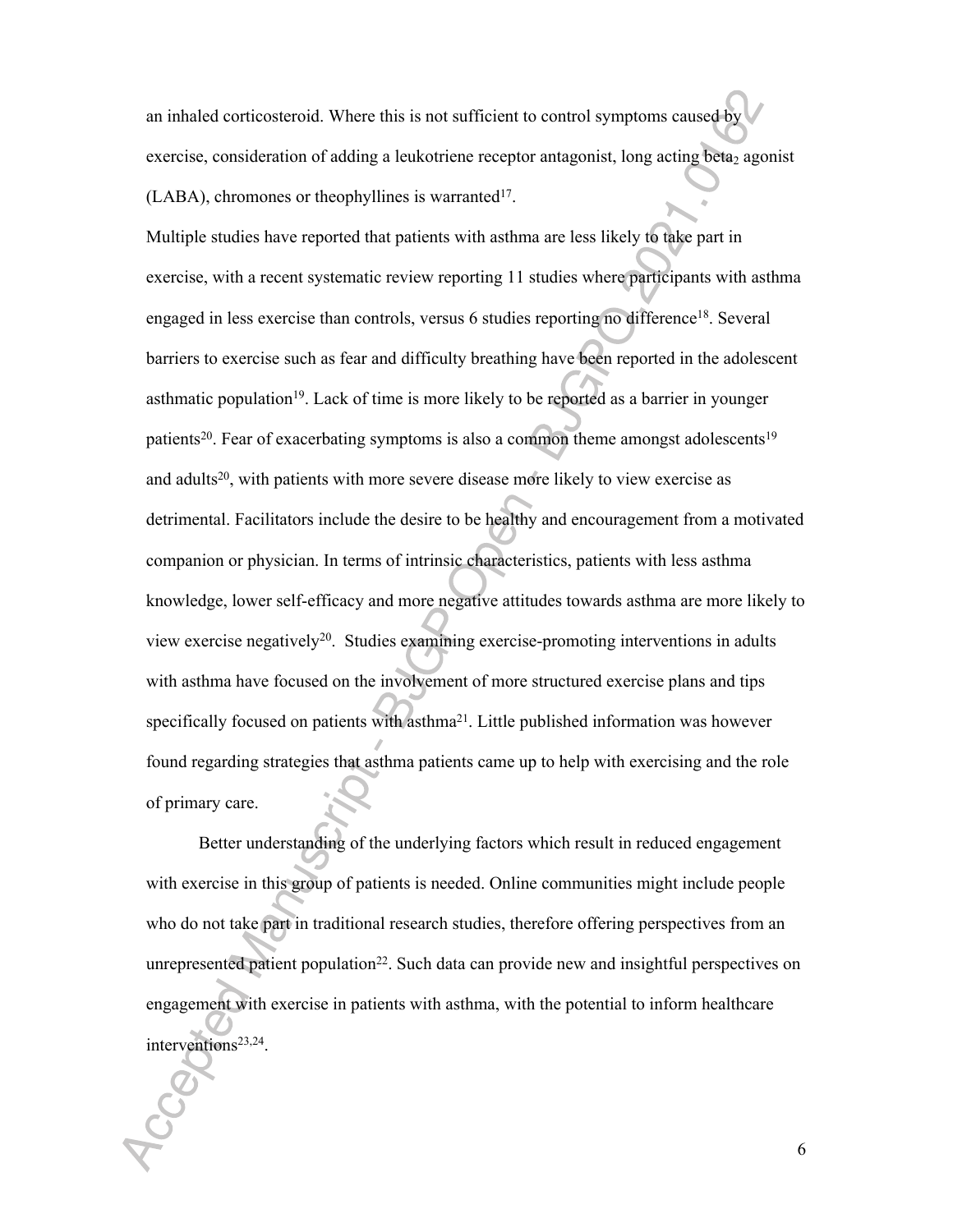In this study we aimed to explore whether exercise was a topic of discussion in asthma online communities and to identify potential unmet needs, barriers and facilitators to engagement with exercise.

#### **Method**

We conducted a qualitative analysis of posts within the Asthma UK community. The Asthma UK community has over  $18,000$  members and  $22,000$  posts<sup>25</sup>. The Asthma UK forum is used by patients with asthma to share their stories, and give and receive information and support. The online community was chosen following an initial Google search, which showed a wealth of information being exchanged on exercise and asthma, as well as 'Exercise' being one of the discussion topics listed within the community. We aimed to include posts made by adults about exercising with asthma, whether discussing their own experiences and stories or providing support to others.

#### **Ethical issues**

Ethics approval for this study was assessed by the Queen Mary's University Research Ethics Committee and was exempt from full review (QMERC2020.060). Permission was granted by both HealthUnlocked and Asthma UK before starting the study, as in previous investigations by the same authors<sup>26,27,28</sup>. The passive analysis approach used in this study is generally considered non-intrusive<sup>29</sup>. In order to protect the identity and intellectual property of forum participants, direct quotes have not been used, despite this being normal practice in qualitative research. Summative descriptions of quotes will instead be used throughout the paper, as previously described.<sup>23</sup>

#### **Posts and participants identification**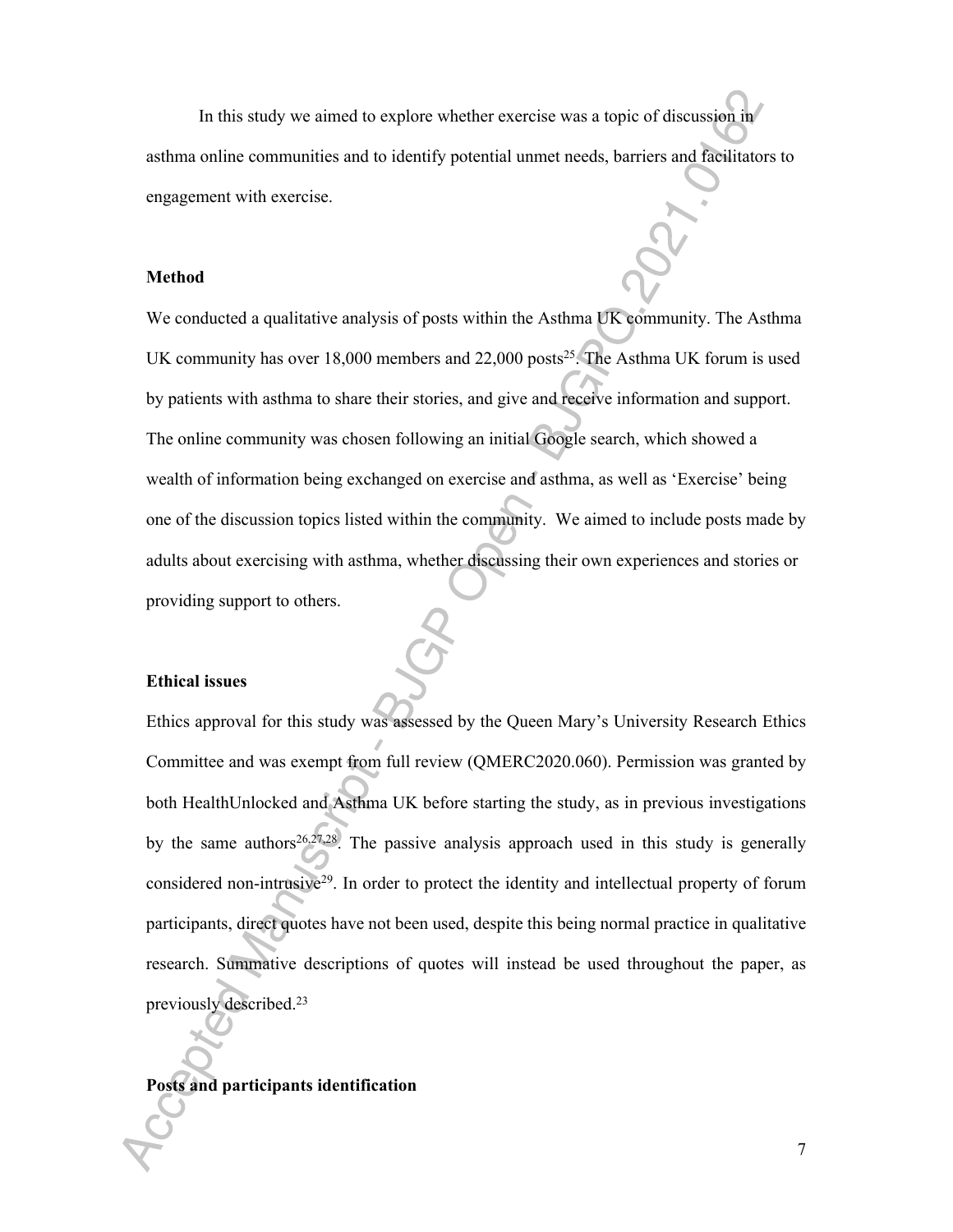To identify relevant posts, we searched the terms: "exercise", "fitness", "physical activity" and "weight" using the search facility on the Asthma UK website. Posts and threads included within the topic "Exercise" were also included. All posts belonging to the threads were analysed, provided they were relevant to the research question. Participants were retrieved through the posts. Posts written between 2015 and December 2020 were exported into an Excel database in chronological order. To avoid third party interpretation bias we did not include posts written by family members or friends talking about patients with asthma. Data on usernames, gender, age, asthma treatment and asthma severity were retrieved within the posts, where available.

#### **Analysis**

Posts were analysed using thematic analysis<sup>30</sup> using a data-driven approach. SSA read all posts to familiarise with the data and participants.

Initial codes produced looked specifically at barriers, facilitators and strategies discussed in relation to exercising with asthma on the community. NLOW independently coded 20% of the posts. Disagreement was identified between the coders on 3 out of 30 posts and resolved with discussion between SSA, NLOW and ADS. Following coding, main themes and sub-themes were identified, and were iteratively reviewed and refined throughout the analysis.

Microsoft Excel was used for data collection, coding and statistical measures (mean,

SD).

# **Results**

Exercising in asthma was a topic of discussion, with 149 posts retrieved, 143 of which (96%, 15,701 words in total, >100 words/post) considered relevant to the research question and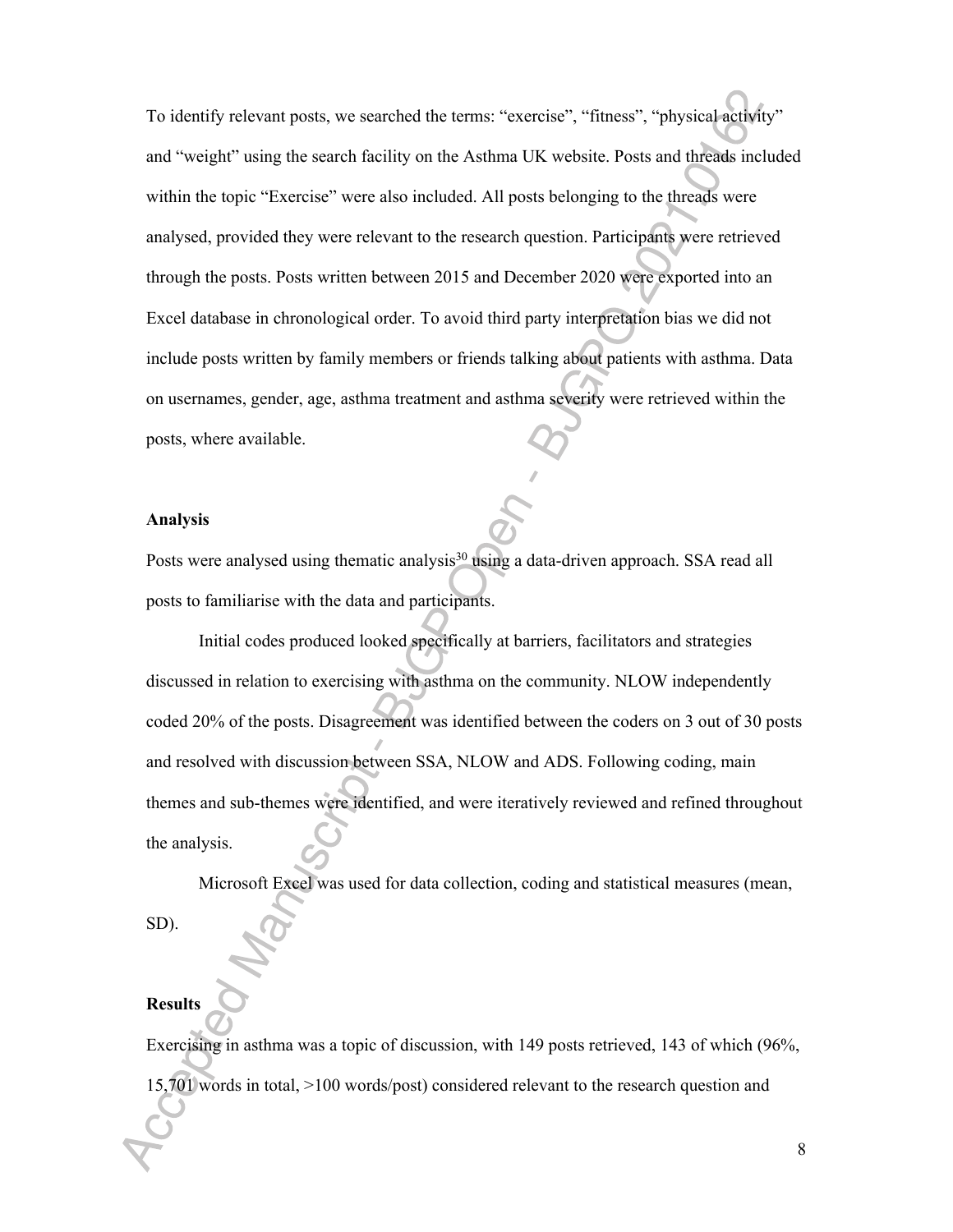included in the analysis. Most posts discussed concerns regarding exercising with asthma, use of inhalers when exercising and how to safely exercise without exacerbating asthma symptoms. Posts were written evenly throughout the years from 2015-2020 (12.2%  $\pm$  8), with the exception of 2016 (39% of posts written in the year).

#### **Participants**

A total of 92 participants were identified from 143 posts **(Table 1)**. Most participants did not reveal personal characteristics, such as gender, ethnicity, or age. No information on ethnic background or geographical location was reported. Among participants who disclosed their gender, there were three times the number of females to males (33 *versus* 11).

#### **Themes**

A range of themes relating to barriers, facilitators, and strategies to engage in exercise were highlighted in the context of exercising in asthma (see Table 2). We observed a relationship between the themes organised as barriers and facilitators, in that some users were suggesting how barriers could be overcome (e.g., naming facilitators or strategies). Strategies are reported within the facilitators section.

#### **Barriers**

#### **Fear of physical symptoms**

It was common for participants to report unpleasant asthma symptoms when exercising, such as breathlessness, discomfort, wheeze and burning in the chest. Post-exercise symptoms included increased phlegm, cough, and chest pain. These were considered as barriers to exercise.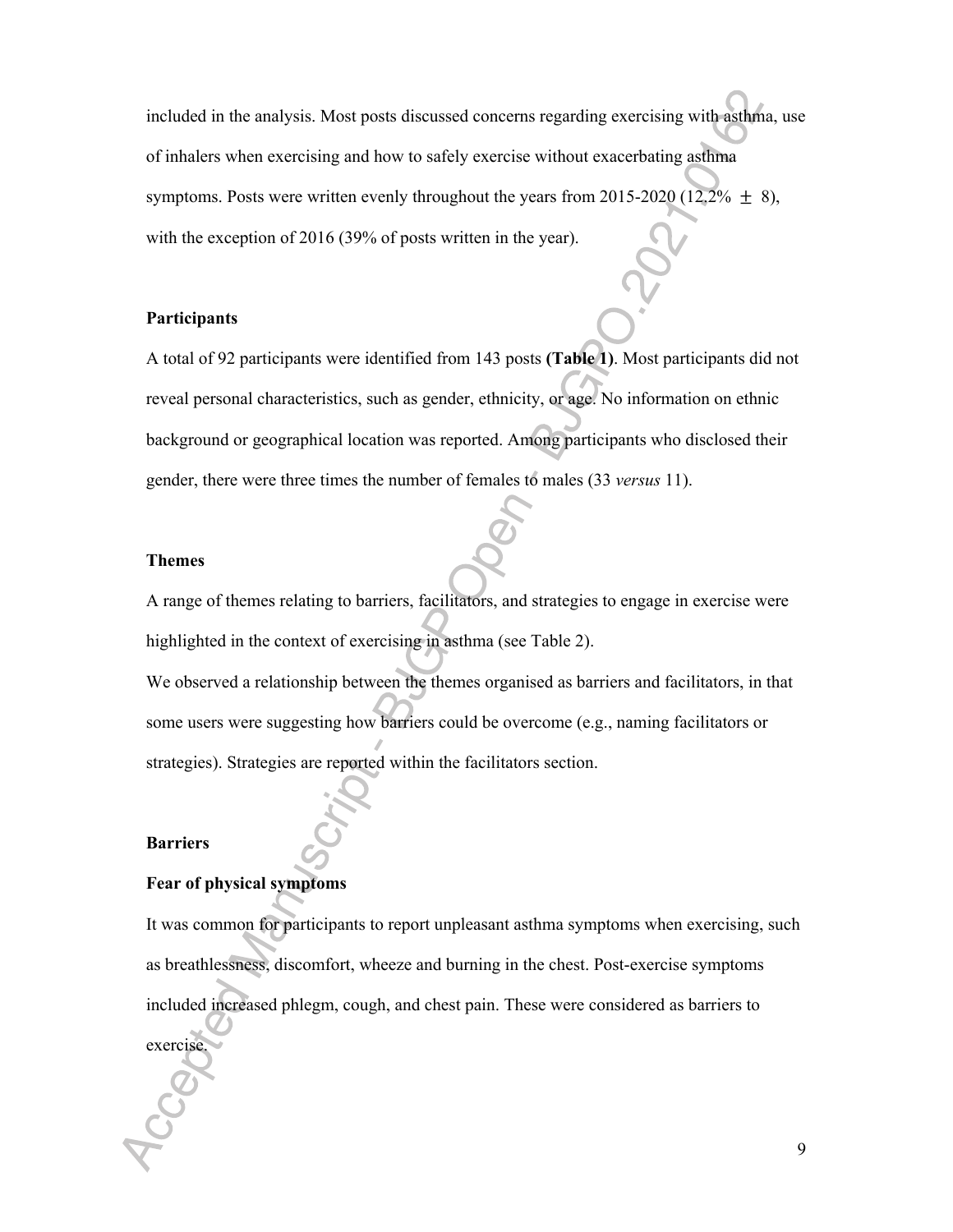*A participant described that she wanted to improve her fitness levels, but whenever she attempted exercise, she experienced severe shortness of breath, a tight chest, cough and an "itchy" feeling in her lungs. She described that the feeling of breathlessness scared her and put her off trying to push onwards with exercising. To overcome this, her strategy involved using salbutamol before exercise, which she found helped a bit. [Female, age not stated, participant N. 7].*

#### **Lack of information on exercising in asthma**

#### How to exercise with asthma

Participants looking for advice on how to safely start exercising with asthma wrote a number of posts. They recognised that they needed to lose weight, improve their fitness levels and that this would help with their asthma symptoms but did not know how to do so without causing an asthma attack, showing a possible lack of knowledge when it comes to exercise.

*A participant described that she was trying to lose weight and was very unfit but was struggling to take part in any meaningful exercise. She expressed worries that she wanted to exercise in a way that avoided her needing to take oral steroids but felt that this put her in a difficult situation. [Female, age not stated, participant N. 1].*

*A participant asked for advice, explaining that they really wanted to start running to lose weight but that they didn't know how they could begin this when they already struggled with walking. They mentioned specifically wanting to avoid having an asthma attack. [Age and gender not stated, participant N. 89].*

How to use inhalers before, during and after exercise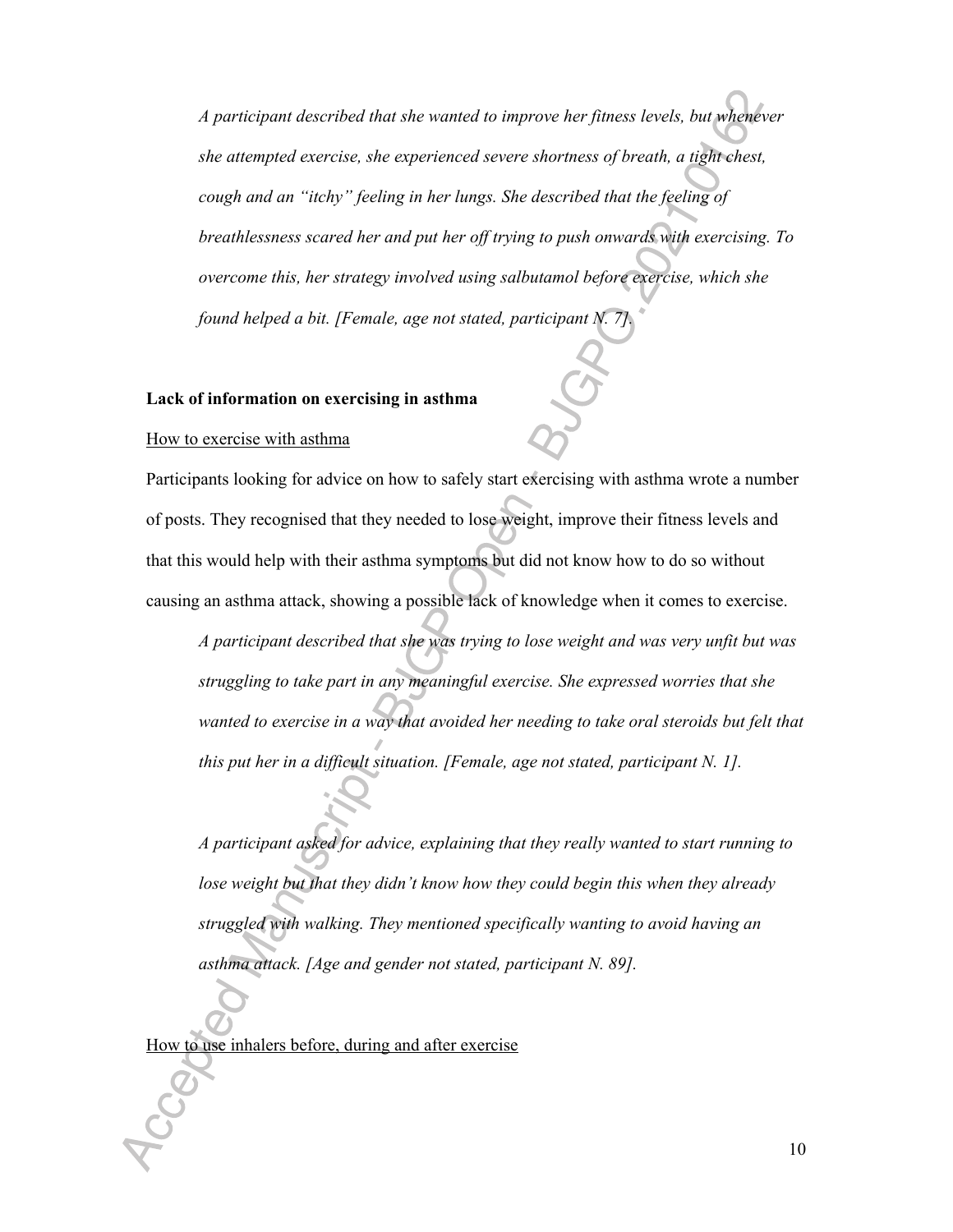Participants described their use of inhalers whilst exercising and suggested strategies they developed to prevent physical symptoms triggered by exercise. A common suggestion was the use of a reliever inhaler before starting exercise.

*A participant explained that she was given advice from a physiotherapist to take two puffs of her reliever inhaler thirty minutes before taking part in exercise and recommended this to others on the community. [Female, age not stated, participant N. 12].*

*One participant described that they experienced increased phlegm while they were exercising and afterwards, and that using their Symbicort inhaler before exercise and a few times throughout the day prevented this symptom. [Age and gender not stated, participant N. 92].*

#### **External barriers**

#### Environmental factors

Cold weather and uphill conditions were considered to be a barrier in many posts made by users of the community, with participants experiencing worse physical symptoms when these factors were present.

*A participant described that exercise is very important to them and that they frequently run and swim, but when it is cold outside their strategy is to run indoors on a treadmill to avoid the cold air. They wrote that their asthma is worsened by the cold air and that they have to make sure they don't run too vigorously in the spring or autumn so that they don't have a bad asthma attack. [Male, age not stated, participant N. 73].*

Stress from work and private life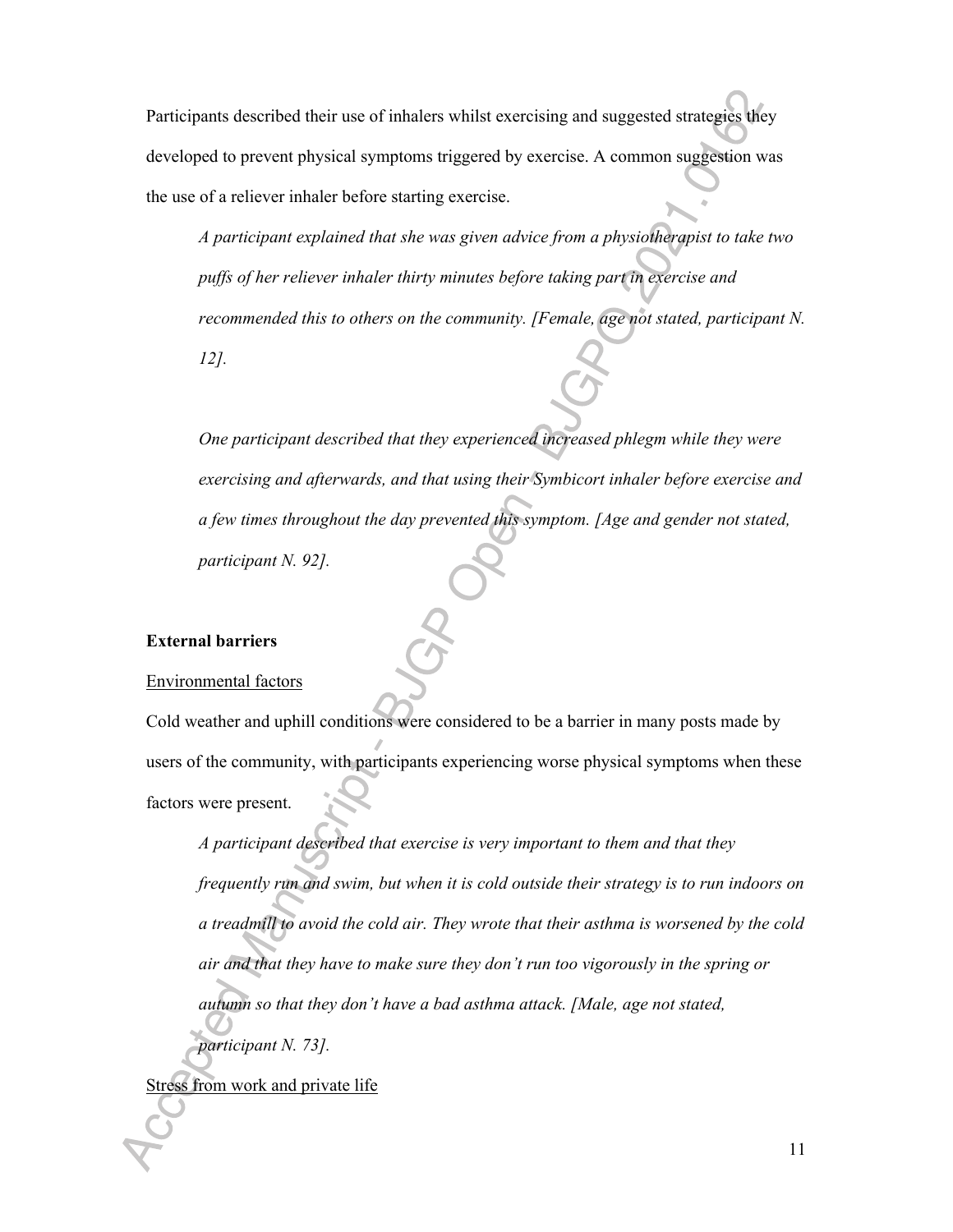Stressful life circumstances were also reported as a barrier to exercise and to affect ability to take part in exercise. The most common stressors mentioned were family worries and occupational concerns.

*A participant described that he believed the biggest factor in the development of his asthma was stress from his work and his personal life. Before this he could run long distances a few times a week, but now required medication to be able to do so. He also described that he has young children, one with a severe disability, which has also been difficult for his family and him to cope with. [Male, age mid-40s, participant N. 6].*

*Another participant described that she has had to reduce the amount of exercise she takes part in as she had experienced increasing asthma flare ups in the last few years. She described that stress is a big trigger for her and she found this very hard to avoid as she has multiple children who have asthma and one child with a developmental disorder. [Female, age not stated, participant N. 21].*

#### **Emotional response**

# Fear of negative symptoms or outcomes

Participants described fear of worsening their asthma with exercise and potentially experiencing negative physical symptoms, asthma attacks or hospital admission. Negative emotional symptoms were also reported following exercise, including embarrassment and shame.

*A participant wrote that they visited their asthma nurse who explained to them that stopping exercise would have a negative effect on their asthma, however they were too scared to continue with exercise after previously having to visit A&E following an*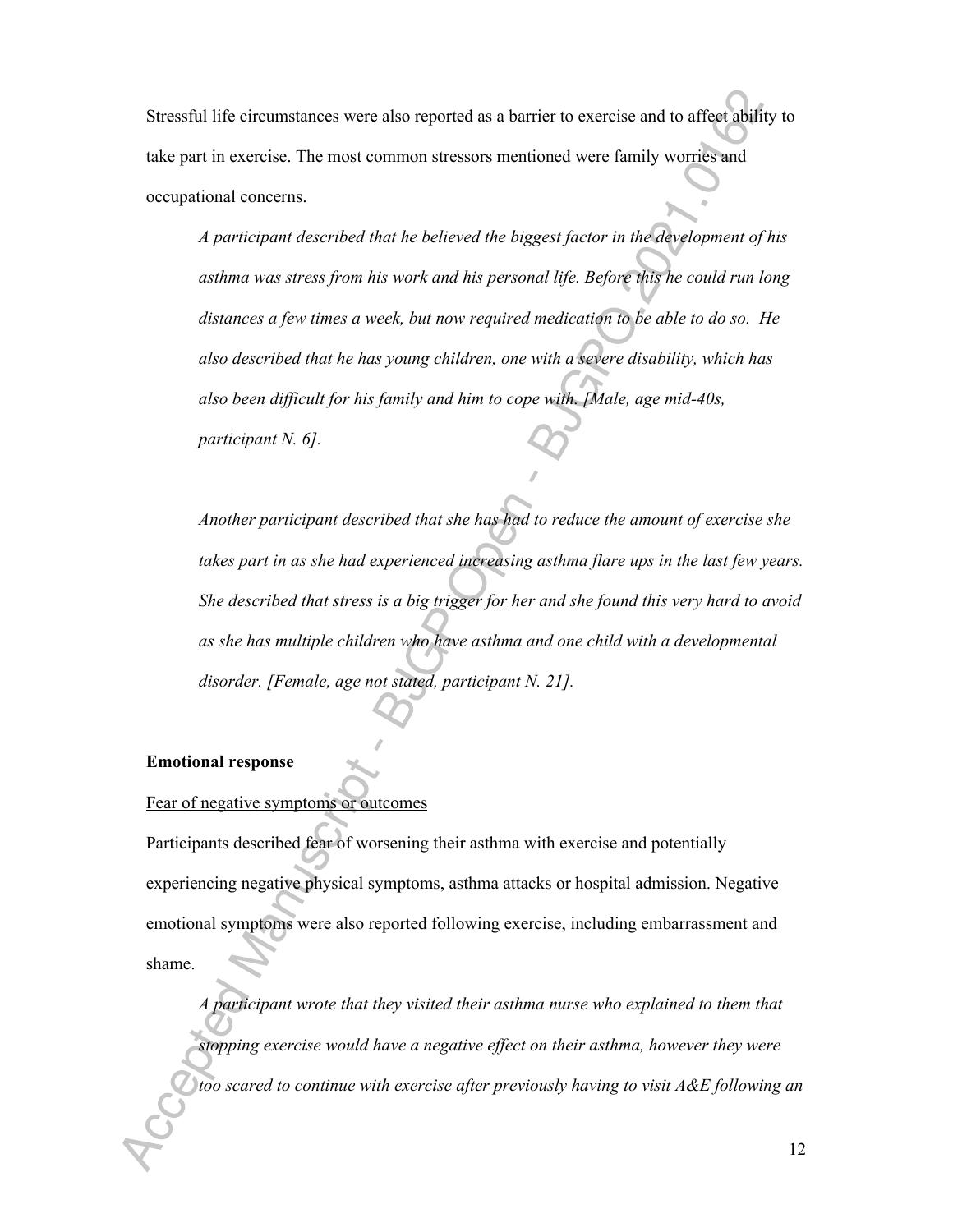*asthma attack triggered by exercise. [Age and gender not reported, participant N. 28].*

*A participant wrote that he used to run long distances a few times a week, but now could only do this following a course of steroid tablets and in warm weather conditions. He used to take part in kickboxing and tried to return to this recently, but really struggled at his class and felt ashamed of his fitness levels. He thought that his instructor looked very worried about him due to his breathlessness, and after his experience did not return to this class. [Male, age mid-40s, participant N. 6]*

#### **Facilitators**

#### Positive effects of exercise

A positive impact on asthma symptoms, fitness levels and mood encouraged exercise uptake in asthma and persistence with exercise. This was also reported by older users of the community.

*One participant wrote that following a hospital admission their peak flow was lower than previously. They began to run with their dogs three times a week and found that their peak flow had increased substantially. This made them feel positive about their next appointment for their asthma check-up. They described feeling a good improvement in their lungs since they started to exercise more and that they were in a better mood. [Male, age 68, participant N. 80].*

*Another participant described that they felt better both physically and mentally when they take part in regular exercise. They explained that this made them feel that they had a level of control over their health and asthma, a feeling that they described was*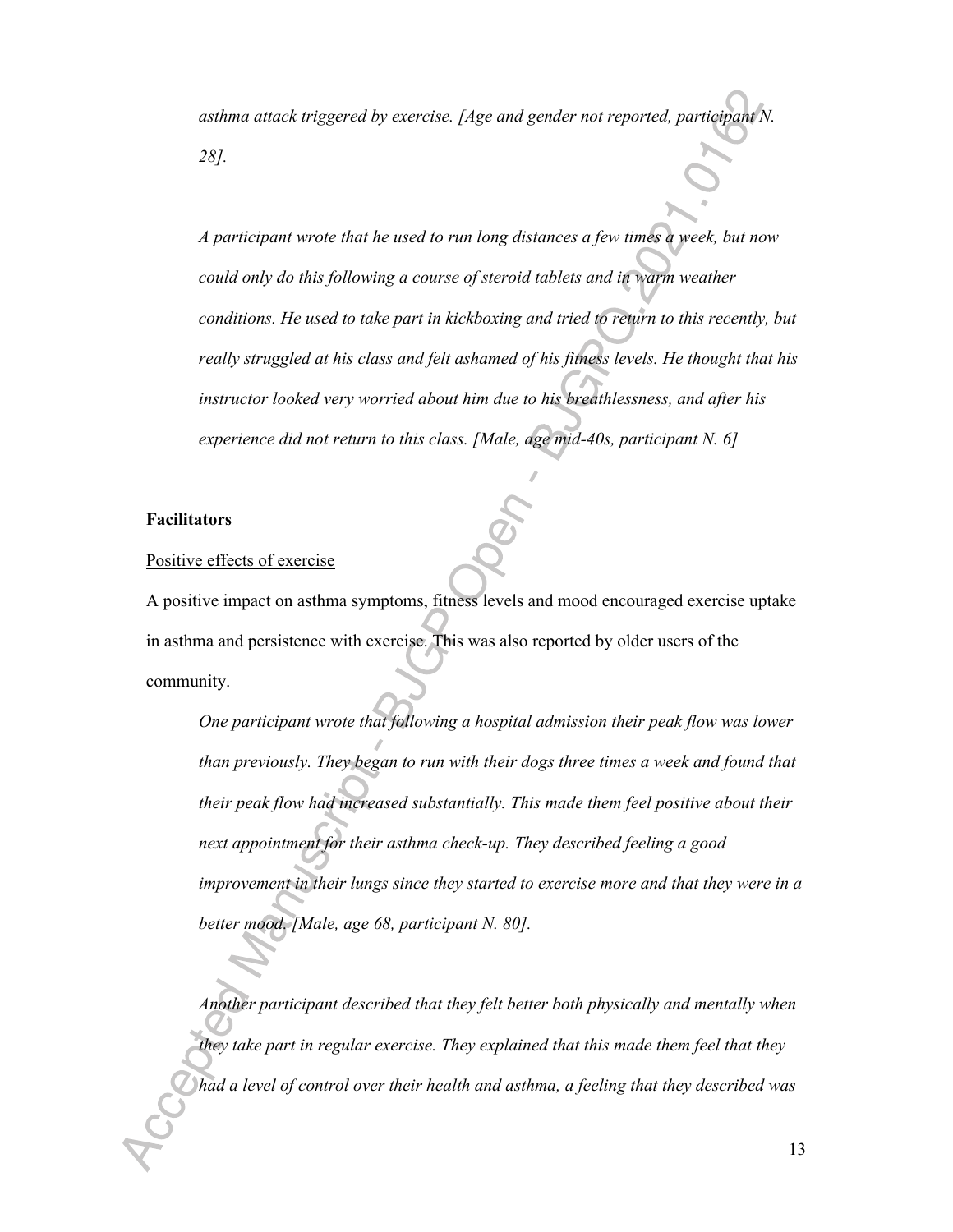*sometimes lost when their asthma symptoms were flaring. [Age and gender not reported, participant N. 60].*

#### **Involvement of healthcare professionals**

#### Regular asthma medication monitoring

Regular asthma medication monitoring was shown to have a positive impact on uptake of exercise in patients with asthma. Being able to discuss any asthma symptoms experienced in relation to exercise with a trusted healthcare professional allowed better adjustment of participants' medications and encouraged them to continue exercising.

*A participant described that she was struggling with soreness in her chest and that any form of exercise was causing her asthma symptoms to worsen. She wrote that she saw her GP and was advised to increase her Ventolin dose, with four puffs to be taken before exercise. Since increasing this, she had been able to do a lot more exercise and encouraged other posters to raise issues with their asthma nurse and GP. [Female, age not reported, participant N. 34].*

#### Relationship with healthcare professional

The relationship between the participants and their healthcare providers had an impact on people's engagement with exercise. Positive reinforcement and encouragement given by asthma nurses and doctors to continue with exercise was recognised as a facilitator to exercise in participants on the community, whereas a lack of trust in the medical advice acted as a barrier to engagement with exercise.

*A participant wrote that they discussed their exercise with their asthma consultant who was happy with their exercise levels and encouraged them to persevere. The participant wrote that it took them longer to reach their exercise goals, but that they*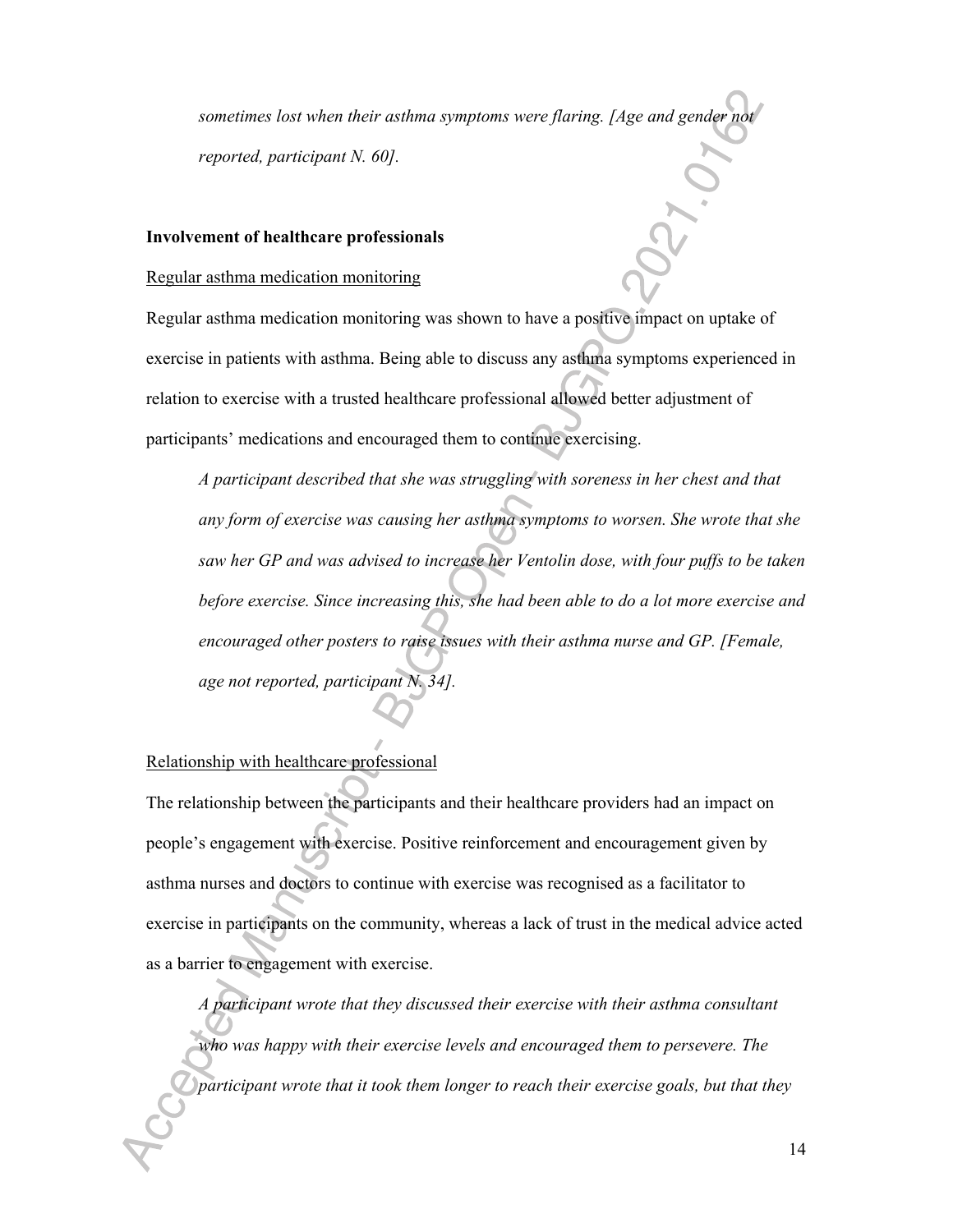*could now run long distances every few days and have to use their inhaler less frequently than they did before. They encouraged others on the community to keep going and explained that they felt it helped both their physical and mental health. [Age and gender not reported, participant N. 35].*

*A participant wrote that she was worried about making an appointment with her asthma nurse or GP as she felt that they were both "rubbish". She described that she felt her asthma nurse had given her incorrect advice in relation to her peak flow and told her that her asthma could not be that bad if she was not wheezing. She felt that because her asthma symptoms were less obvious, she was dismissed by her nurse and GP who may think it was "all in her head". [Female, age not reported, participant N. 7].*

*Another participant described that their doctor wanted them to begin a "graded exercise programme" to rebuild strength and prevent relapses in their asthma. They described that the doctor encouraged them to do a bit more each day, and that they felt this was too vague and they didn't know what to do. They wrote about being concerned that they would overdo the exercise and could become very unwell again. [Age and gender not reported - hidden username group].*

## **Use of medications**

Issues around asthma medications and exercise included participants being unsure about using their inhalers as much as they needed during exercise, or whether there was a limit to this in terms of safety. Participants also reported that they were worried that needing to increase their inhalers during exercise could indicate that they had exercised too hard and negatively affect their lungs. There was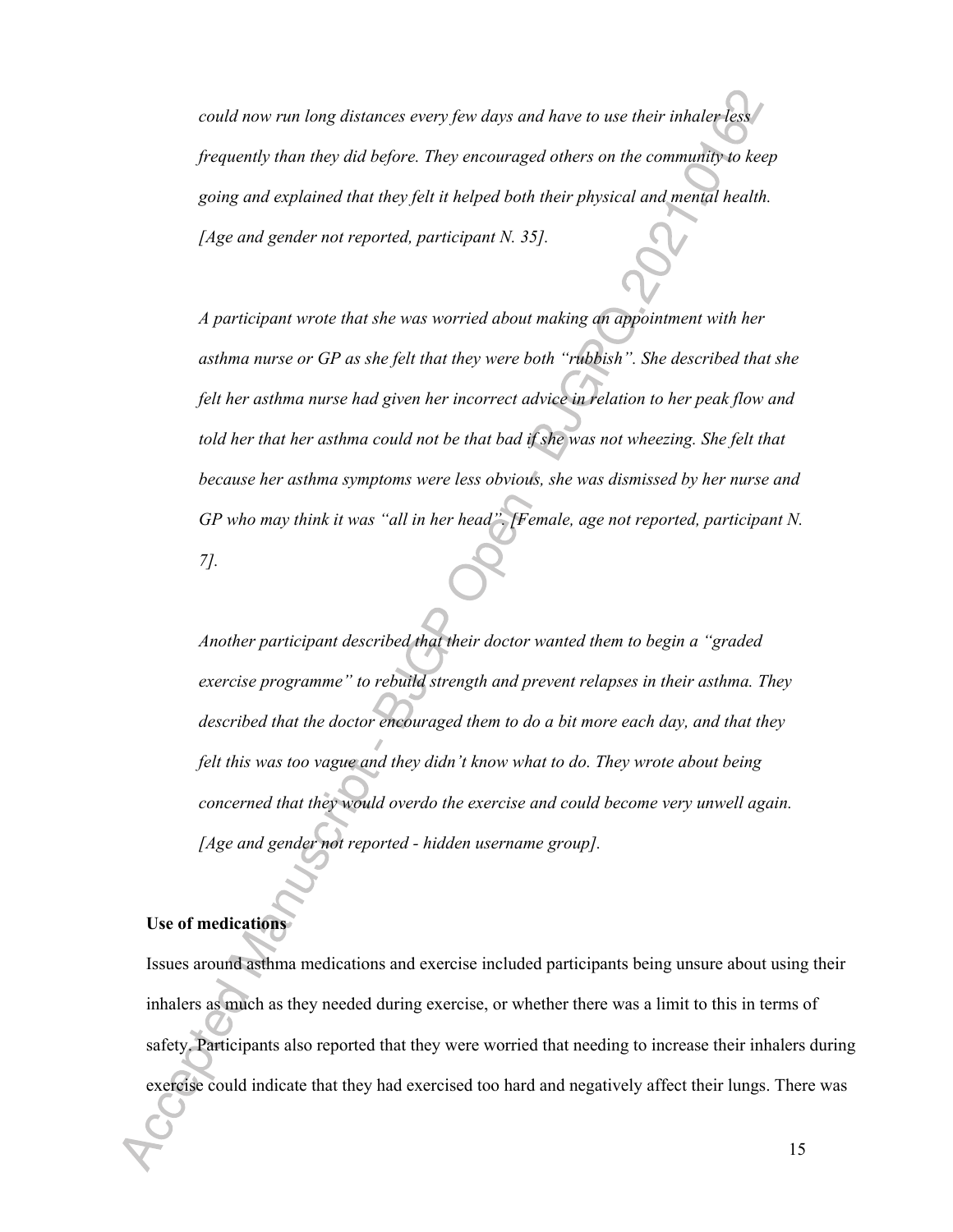confusion as to whether they should increase their preventer or reliever inhalers as a precaution prior to exercise and which would be more beneficial. Some participants reported that they were unsure as to whether they needed to increase their inhaler use or change the type of asthma medication, or whether this was a normal thing to expect because of their asthma. Some participants described that they could not exercise without first taking a course of oral steroids because this helped with their exercise tolerance.

#### **Discussion**

#### **Summary**

Engagement with exercise in asthma is a topic of discussion in online asthma communities, with participants revealing unmet needs, barriers, and facilitators. Our data suggest that exercise in asthma is not routinely discussed in primary care consultations and patients are unsure about how to exercise and use inhalers with it. Receiving positive reinforcement and support by healthcare professionals was a facilitator to exercise. Encouragement to persist with exercise leads to better outcomes in terms of engagement with exercise, positive mental health benefits and reduced long-term symptoms. Experiencing exercise-linked asthma symptoms also triggers an emotional response, which may affect subsequent engagement.

# **Strengths and limitations**

A main strength of this work was the use of an established online community<sup>21</sup>. Results are based on participants' agenda and allow us to identify views that may not be captured otherwise<sup>22,31</sup>, from a wide geographical location. Online discussions are self-initiated and people communicate with each other without time, length or behavioural constraints, offering a window to understand patients' issues that by-pass reactivity and self-representation bias of traditional research approaches. Additionally, online communities might include people who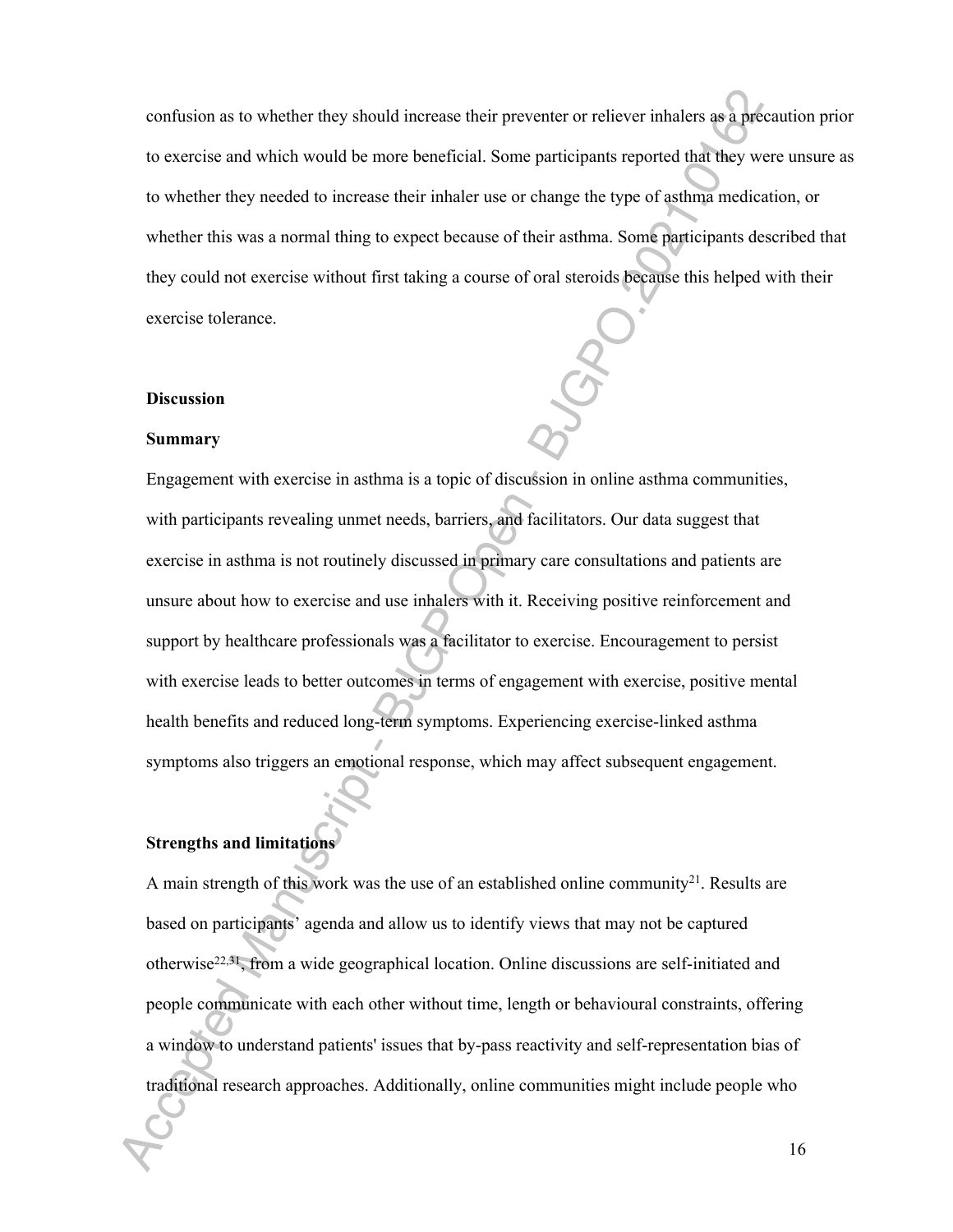do not take part in traditional research studies, therefore offering perspectives from an unrepresented patient population<sup>22,31</sup>. Despite the inability to ask clarification questions, users could read and reply to each other's posts in an asynchronous way, contributing to the topic on an ad-hoc basis in their own time in a single post. Participants' insight on topics was offered without the need of facilitation and multiple interactions, unlike during face-to-face interviews or focus groups. As such, online discussions could even enable a more in-depth exploration of themes compared to interviews.<sup>30</sup>

The main limitation was the lack of information about participant characteristics in terms of age, gender, asthma medication and socioeconomic factors. This makes it difficult to recognise patterns within groups of people and potential common features that may have played a part in their experiences with asthma and exercise.

There is an element of participant selection and sample bias, as only the views of those taking part in the Asthma UK online community were represented. We could not determine the number of participants who wrote 7% of the posts, as 10 participants used a 'hidden' username. We cannot be certain that each username represented a distinct participant, as members can create multiple accounts. Community participants were required to be over 16 years old, meaning that we could not include younger adolescents in this study who may have had different experiences with exercise than adults.

#### **Comparison with existing literature**

The results of this study align with the barriers to exercise seen in previous literature<sup>20,32,33</sup>. These studies report that despite patients with asthma recognising the importance of exercise, they may not participate due to barriers such as cold weather, lack of motivation and perceived symptom burden<sup>32</sup>. In one of these studies, it was found that those with more severe asthma were more likely to hold beliefs that exercise was not good for them, and that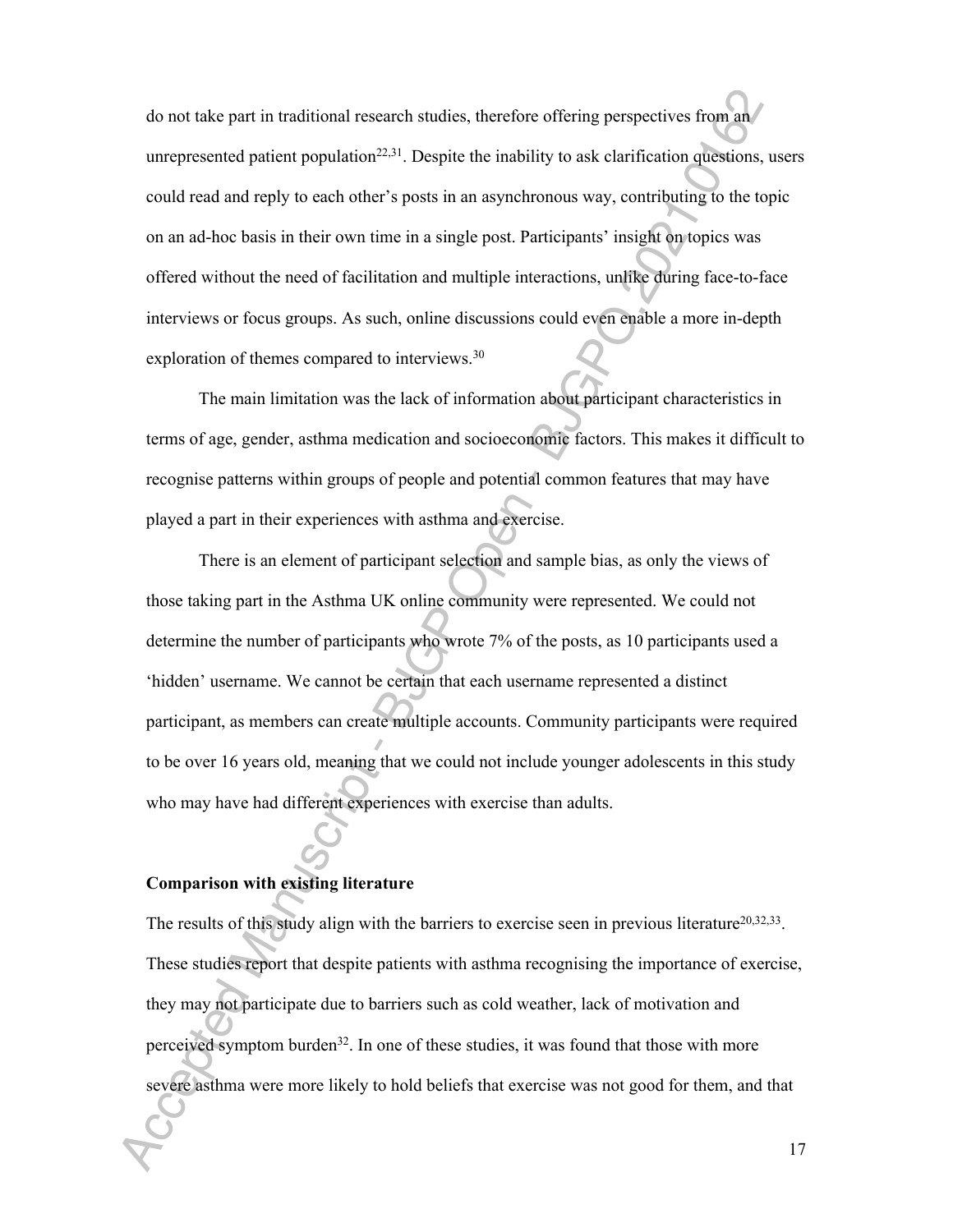patients with worse attitudes and less knowledge about their asthma were more likely to have negative ideas about exercise<sup>20</sup>. Other barriers such as fear of worsening asthma symptoms, feeling unsafe to exercise and exacerbation of asthma were also described in previous literature<sup>20</sup>. We identified facilitators to engagement with exercise, such as improved psychological well-being, asthma control, and encouragement to exercise from healthcare professionals. These mirror what has been previously described in literature<sup>20</sup>.

There is limited research assessing the psychological barriers to exercise in asthma. Our results found that the most common barriers included fear of breathlessness and unpleasant symptoms, embarrassment due to lack of fitness and anxiety about overall worsening of their asthma. These barriers represent key targets for future interventions seeking to improve engagement with exercise in asthma. However, there are only a small number of studies exploring intervention development, and in many studies the relationship between exercise and the emotional aspects patients experience is lacking. Indeed, whilst Clarke and Mansur  $(2015)^{33}$  called for more research investigating the effect that fear of exercise has on asthma worsening<sup>33</sup>, there remains limited new data.

Few studies have explored the effect of exercise interventions on asthma improvement and uptake of exercise. Freitas et al.,  $(2021)^{34}$  carried out a randomised controlled trial where one group was given a behavioural intervention consisting of education and physical activity counselling<sup>34</sup>. Participants in the intervention group had improved asthma control, physical activity levels, sleep quality, reduced sedentary time and reduced anxiety symptoms compared to controls<sup>34</sup>. One of the main barriers was lack of information, despite the willingness to take part in exercise.

Within our study, we were unable to determine specific characteristics between the participants which may have impacted their experiences with exercise. Previous studies have aimed to assess this and found that several factors including BMI and age of diagnosis may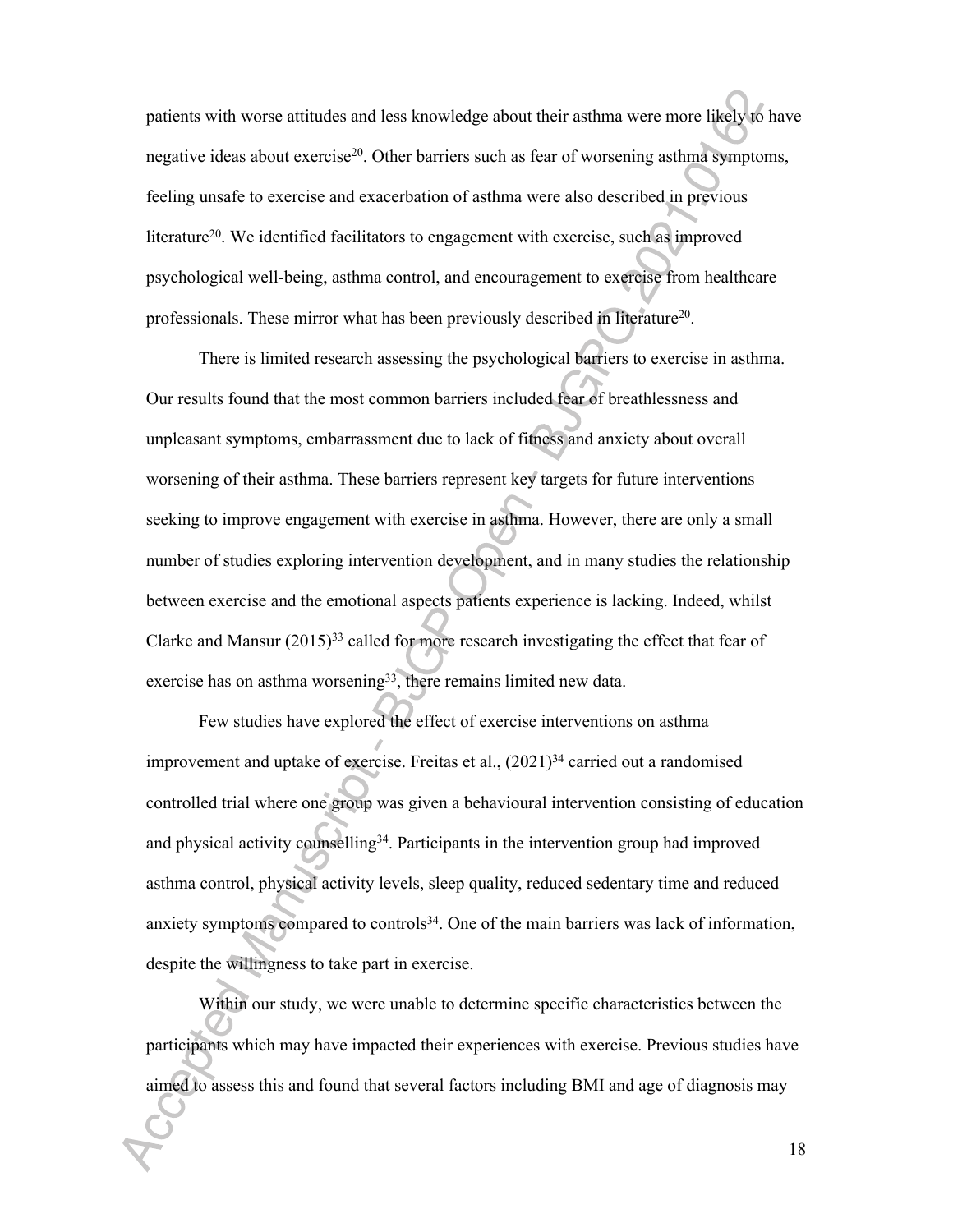be significant. Those with higher BMI perceived higher barriers to exercise than those with lower BMI, similarly to those who were diagnosed with asthma at an older age compared to those diagnosed before age five years<sup>33</sup>.

#### **Implications for research and practice**

Awareness of the significant barriers to exercise which are most important and commonly experienced by patients may lead to improved clinical consultations with better outcomes and compliance with exercise. NICE guidelines for healthcare professionals regarding engagement with exercise in other respiratory conditions, such as cystic fibrosis<sup>35</sup>, indicate that an individualised exercise programme which considers patients' abilities and preferences should be formulated and reviewed regularly<sup>37</sup>. Similarly, in COPD, the guidelines recommend that pulmonary rehabilitation programmes should be available to all patients diagnosed with COPD<sup>36</sup>. Similar guidelines should be developed for clinicians treating patients with asthma. Specific instructions on the use of inhalers with exercise are required and should be discussed with patients, especially in primary care. Discussion regarding exercise in clinical consultations is a facilitator to engagement with exercise. This allows identification of barriers such as fear of worsening asthma and physical symptoms; and addressing the lack of knowledge surrounding how to use asthma inhalers safely while exercising. Our data suggest that this is not routinely happening and call for increasing clinicians' awareness, exploration of issues with exercise and addressing them during consultations. Formulating realistic plans and having open discussions regarding concerns is likely to be beneficial. Indeed, participants with little understanding or who were given vague recommendations on exercise were less likely to feel confident when taking part in exercise.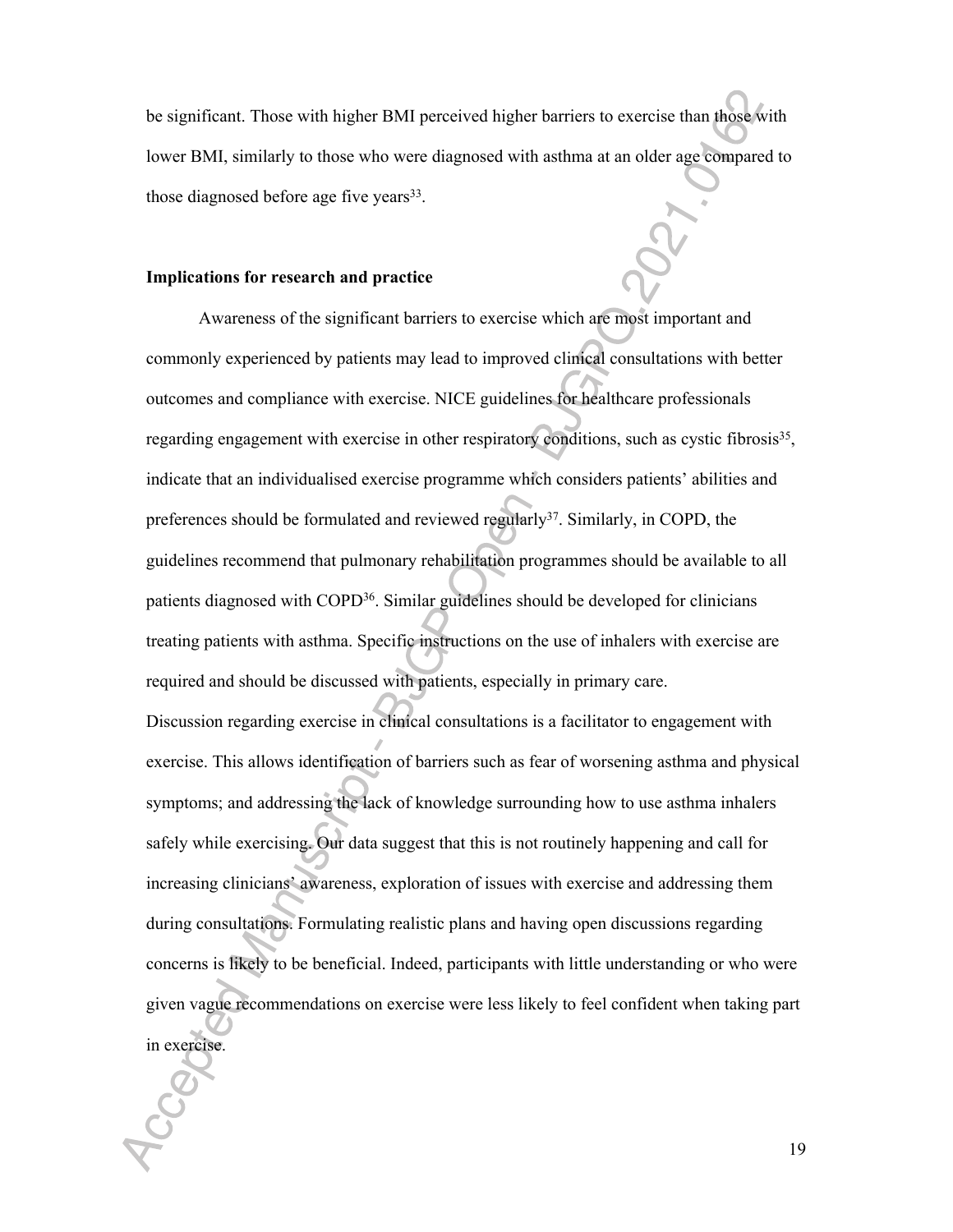Attention to the emotional barriers to exercise (such as fear of or embarrassment when displaying asthma symptoms during exercise) is also warranted, as these are not currently addressed within guidelines<sup>17</sup>. There is need of exploring the impact of mood and interoception (the sense of the internal state of the body) on (fear of) symptoms of asthma $37$ , with a specific focus on exercise.

Novel interventions aimed at raising clinicians' awareness, as well as providing practical and emotional support to patients with asthma engaging with exercise are warranted.

Accepted Manuscript . BUGDO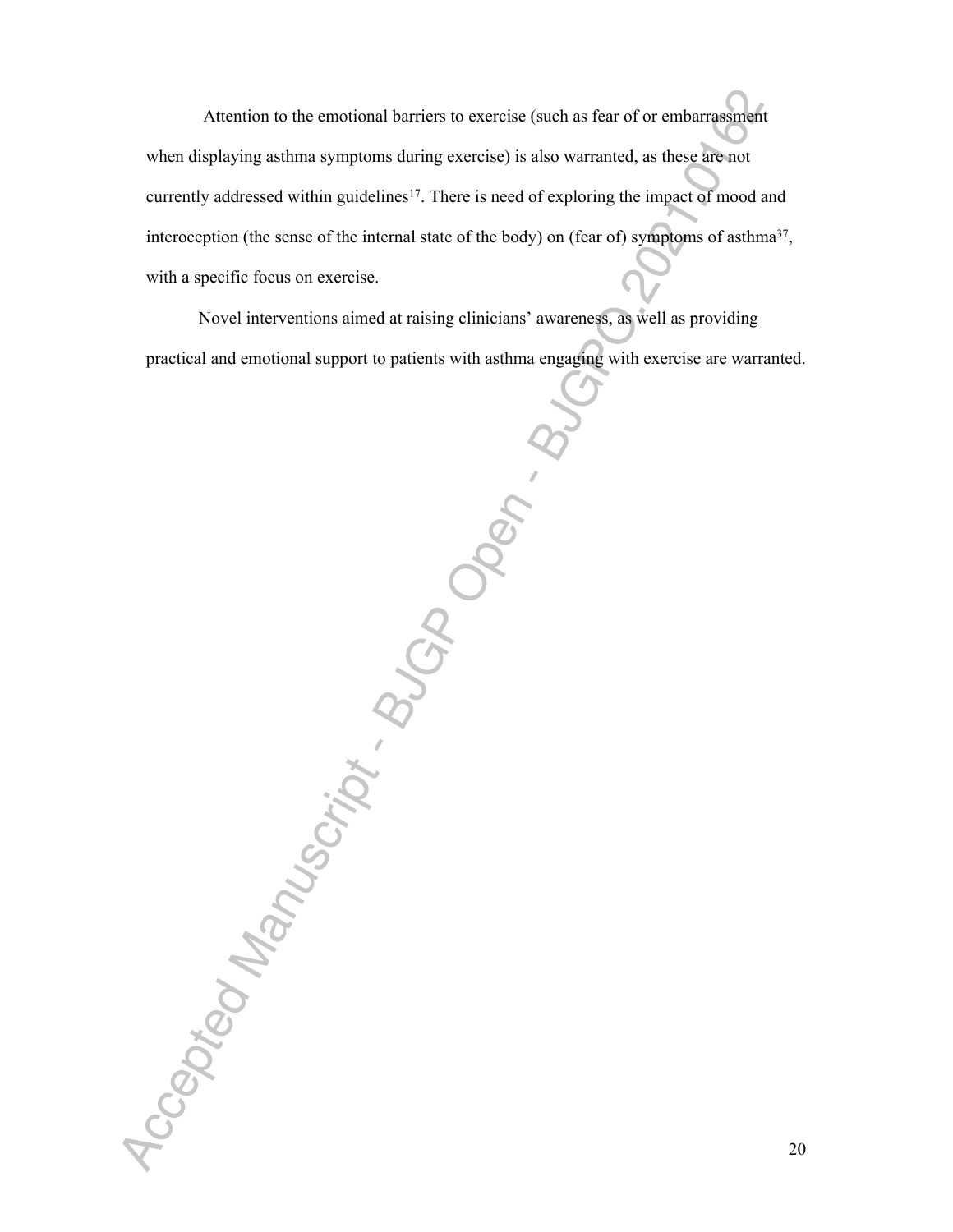#### **Funding**

This research did not receive any specific grant from funding agencies in the public, commercial, or not-for-profit sectors. Anna De Simoni was partly funded by Barts Charity MGU0419. REAL - Health: REsearch Actionable Learning Health Systems Asthma programme. The views expressed are those of the author(s) and not necessarily those of the NHS, NIHR or Department of Health.

#### **Ethical Approval**

Ethics approval for this study was assessed by the Queen Mary's University Research Ethics Committee and was exempt from full review (QMERC2020.060). Permission was granted by both HealthUnlocked and Asthma UK before starting the study.

#### **Competing Interests**

None.

#### **Acknowledgements**

We are grateful to Asthma UK and HealthUnlocked for granting permission to analyse the

locapted Manuscin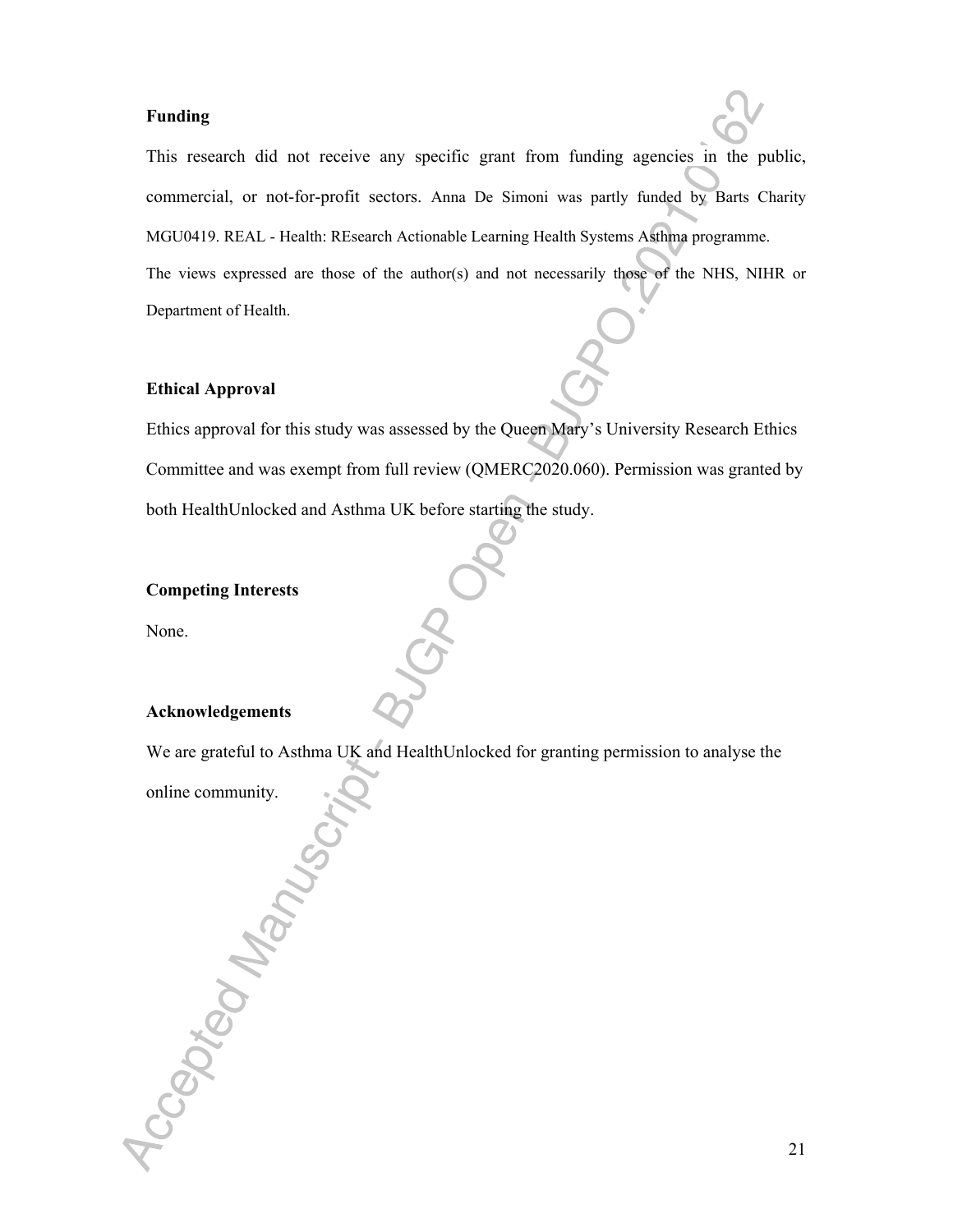| <b>Sample characteristics</b>                         | N   | Median       | Mean (SD)   |
|-------------------------------------------------------|-----|--------------|-------------|
|                                                       |     | (range)      |             |
| Number of unique usernames or names                   | 92  |              |             |
| (Hidden usernames excluded)                           |     |              |             |
|                                                       |     |              |             |
| Age (N of posts stating age)                          |     | <b>Years</b> | Years       |
| All participants                                      | 9   | $52(26-73)$  | 49.7 (15.2) |
|                                                       |     |              |             |
| Gender                                                |     |              |             |
| Male                                                  | 11  |              |             |
| Female                                                | 33  |              |             |
| Not stated                                            | 48  |              |             |
|                                                       |     |              |             |
| <b>Number of posts</b>                                | N   |              |             |
| <b>Total number of posts</b>                          | 143 |              |             |
|                                                       |     |              |             |
| N of posts mentioning asthma medication used and type |     |              |             |
| Preventer and reliever inhalers                       | 39  |              |             |
| Reliever inhaler only                                 | 8   |              |             |
| Leukotriene antagonist                                | 4   |              |             |
| Oral steroids                                         | 11  |              |             |
| Monoclonal antibody injections                        | 2   |              |             |
| Not stated                                            | 79  |              |             |

**Table 1.** Sample characteristics of the Asthma UK community participants and posts.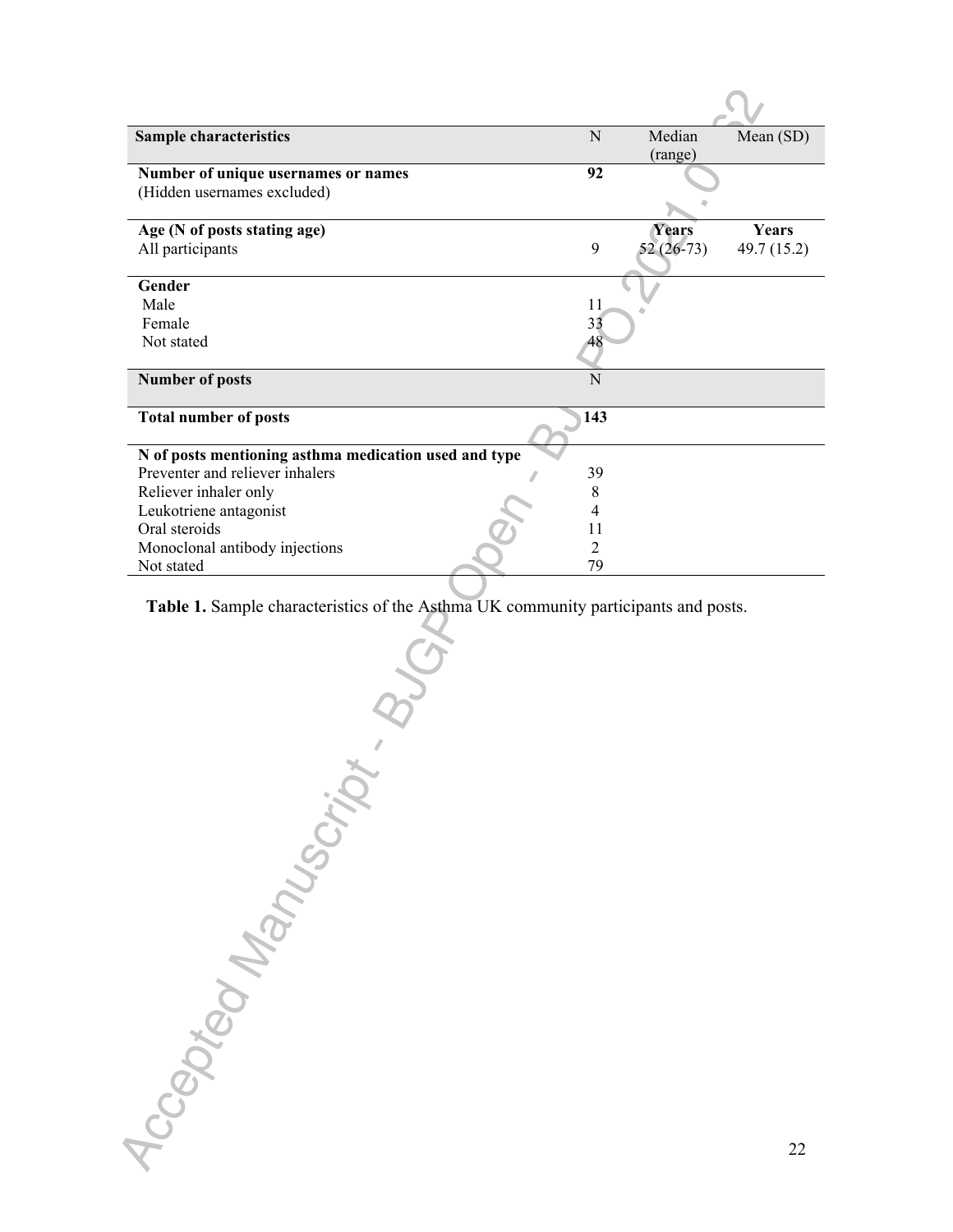**Table 2.** Themes and sub-themes emerging from posts, divided into barriers, facilitators and Table ...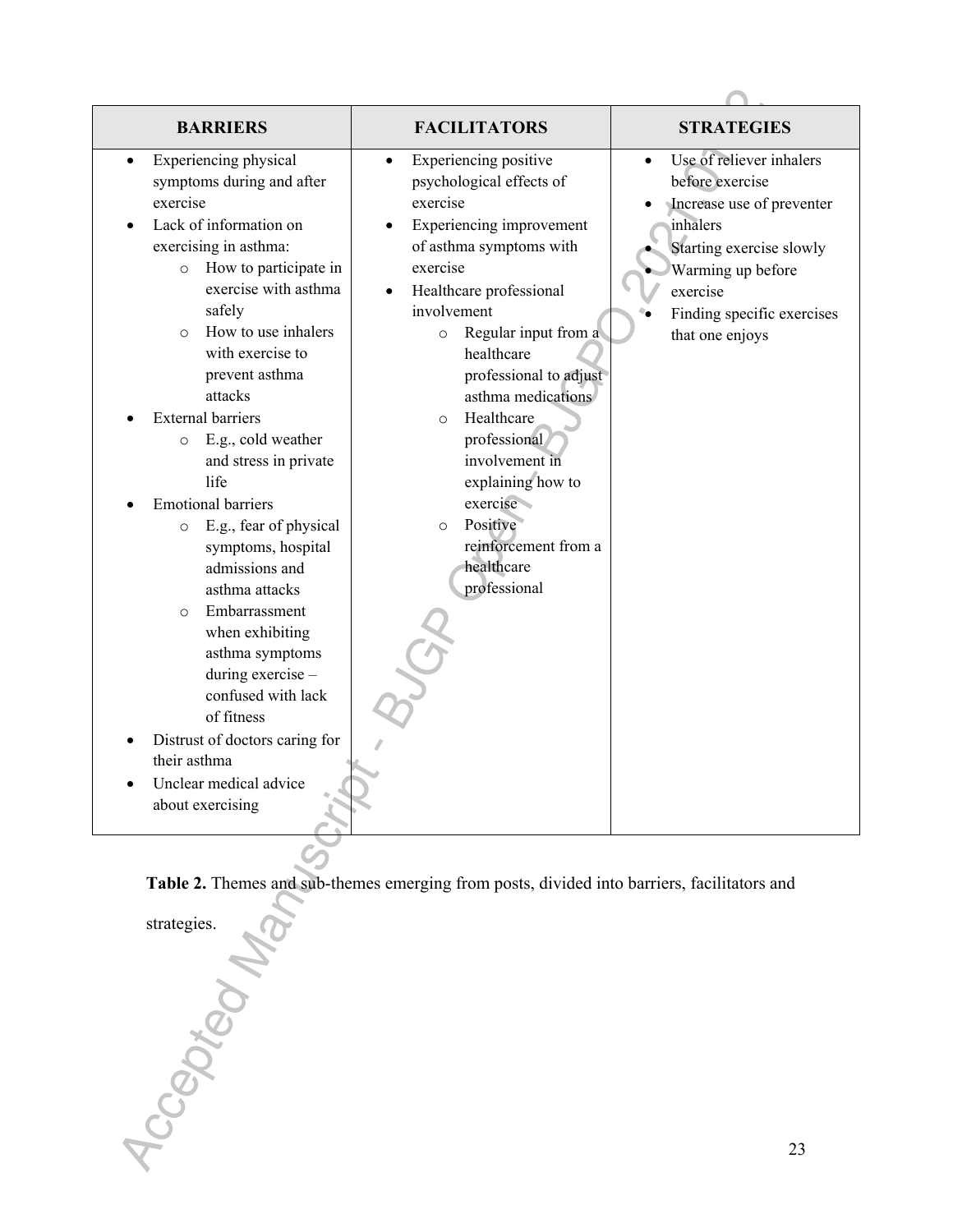#### **References**

<sup>1</sup> Anandan C, Gupta R, Simpson C et al. Epidemiology and disease burden from allergic disease in Scotland: analyses of national databases. JRSM Open. 2009;102(10):431-442.

2 Asthma facts and statistics [Internet]. Asthma UK. [cited 22 October 2020]. Available from: https://www.asthma.org.uk/about/media/facts-and-statistics/

<sup>3</sup> Gerow M, Bruner P. Exercise Induced Asthma. Treasure Island (FL): StatPearls Publishing; 2020.

4 Parsons JP, Hallstrand TS, Mastronarde JG et al. American Thoracic Society Subcommittee on Exercise-induced Bronchoconstriction. An official American Thoracic Society clinical practice guideline: exercise-induced bronchoconstriction. Am J Respir Crit Care Med. 2013;187(9):1016-27.

5 Jayasinghe H, Kopsaftis Z, Carson K. Asthma Bronchiale and Exercise-Induced Bronchoconstriction. Respiration. 2015;89(6):505-512.

6 Ram F, Robinson S, Black P. Effects of physical training in asthma: a systematic review. Br J Sports Med. 2000;34(3):162-167.

7 Orenstein D. Pulmonary problems and management concerns in youth sports. Pediatr Clin North Am. 2002;49(4):709-721.

8 Ferguson B. ACSM's guidelines for exercise testing and prescription 9th Ed. J Can Chiropr Assoc. 2014;58(3):328.

9 Pulmonary Rehabilitation—1999. Am J Respir Crit Care Med. 1999;159(5):1666-1682.

<sup>10</sup> Wiklund P. The role of physical activity and exercise in obesity and weight management: Time for critical appraisal. J Sport Health Sci. 2016;5(2):151-154.

<sup>11</sup> Kim B, Choi D, Jung C et al. Obesity and Physical Activity. J Obes Metab Syndr. 2017;26(1):15-22.

<sup>12</sup> Health Survey for England 2019 [NS] [Internet]. NHS Digital. 2020. Available from: https://digital.nhs.uk/data-and-information/publications/statistical/health-survey-forengland/2019/main-findings

<sup>13</sup> Kim S, Sutherland E, Gelfand E. Is There a Link Between Obesity and Asthma?. Allergy Asthma Immunol Res. 2014;6(3):189.

<sup>14</sup> Rönmark E, Andersson C, Nyström L et al. Obesity increases the risk of incident asthma among adults. Eur Respir J. 2005;25(2):282-288.

<sup>15</sup> Mohanan S, Tapp H, McWilliams A, Dulin M. Obesity and asthma: Pathophysiology and implications for diagnosis and management in primary care. Exp Biol Med (Maywood). 2014;239(11):1531-1540.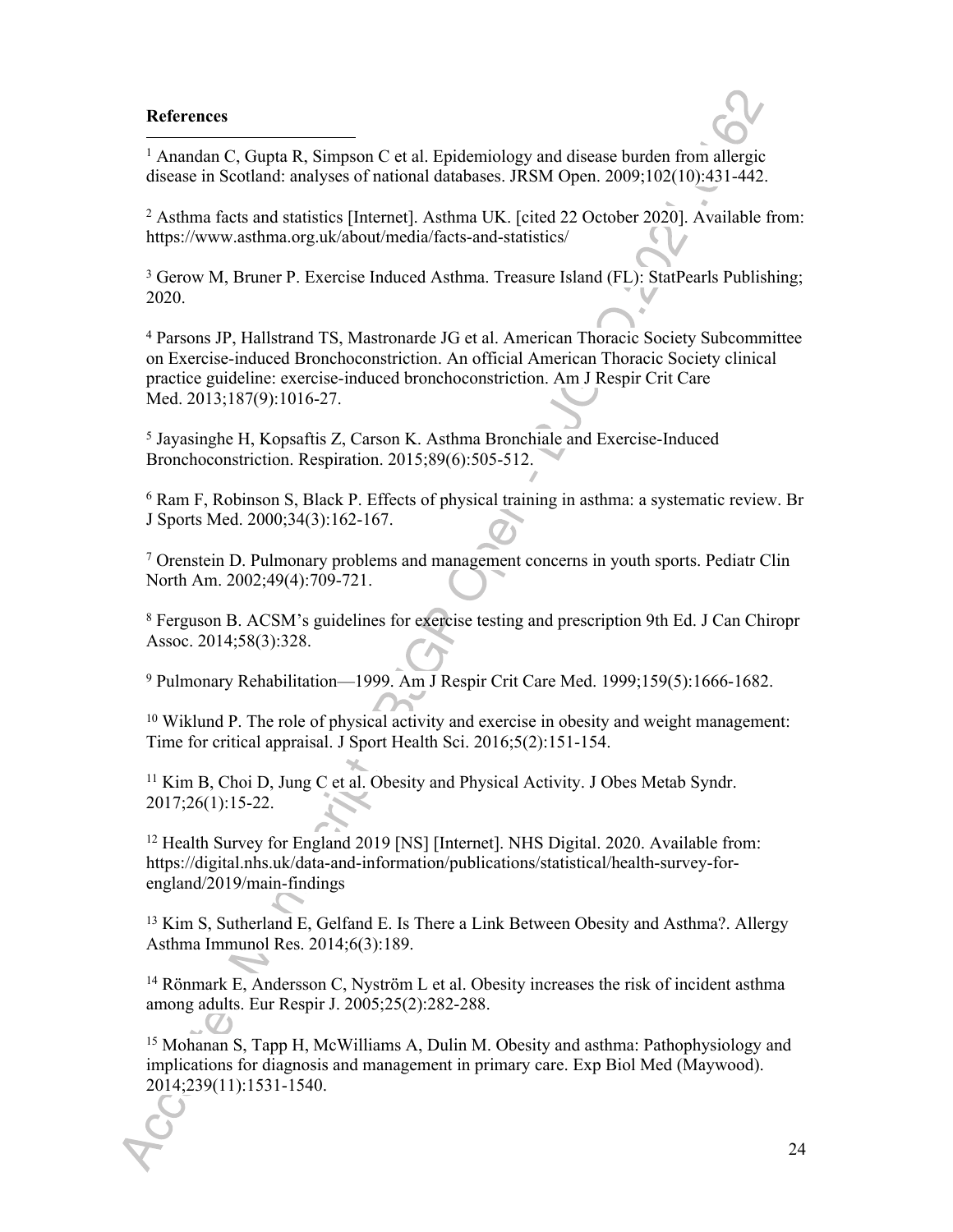<sup>16</sup> Mosen D, Schatz M, Magid D, Camargo C. The relationship between obesity and asthma severity and control in adults. J Allergy Clin Immunol. 2008;122(3):507-511.e6.

<sup>17</sup> British Thoracic Society, Scottish Intercollegiate Guidelines Network. Guideline for the management of asthma 2019. [Internet]. [Edinburgh]: BTS/SIGN; 2019. Available from: https://www.brit-thoracic.org.uk/quality-improvement/guidelines/asthma/

<sup>18</sup> Cordova-Rivera L, Gibson P, Gardiner P, McDonald V. A Systematic Review of Associations of Physical Activity and Sedentary Time with Asthma Outcomes. J Allergy Clin Immunol Pract. 2018;6(6):1968-1981.e2.

<sup>19</sup> Winn C, Mackintosh K, Eddolls W et al. Perceptions of asthma and exercise in adolescents with and without asthma. J Asthma. 2017;55(8):868-876.

<sup>20</sup> Mancuso C, Sayles W, Robbins L et al. Barriers and Facilitators to Healthy Physical Activity in Asthma Patients. J Asthma. 2006;43(2):137-143.

<sup>21</sup> Corbridge S, Nyenhuis S. Promoting Physical Activity and Exercise in Patients With Asthma and Chronic Obstructive Pulmonary Disease. J Nurse Pract. 2017;13(1):41-46.

<sup>22</sup> De Simoni A, Shanks A, Mant J, Skelton J. Making sense of patients' internet forums: a systematic method using discourse analysis. Br J Gen Pract. 2014;64(620):e178-e180.

<sup>23</sup> Balasooriya-Smeekens C, Bateman A, Mant J, De Simoni A. Barriers and facilitators to staying in work after stroke: insight from an online forum. BMJ Open. 2016;6(4):e009974.

<sup>24</sup> De Simoni A, Shanks A, Balasooriya-Smeekens C, Mant J. Stroke survivors and their families receive information and support on an individual basis from an online forum: descriptive analysis of a population of 2348 patients and qualitative study of a sample of participants. BMJ Open. 2016;6(4):e010501.

<sup>25</sup> Asthma UK community forum [Internet]. HealthUnlocked. [cited 6 April 2021]. Available from: https://healthunlocked.com/asthmauk

<sup>26</sup> De Simoni A, Horne R, Fleming L et al. What do adolescents with asthma really think about adherence to inhalers? Insights from a qualitative analysis of a UK online forum. BMJ Open. 2017;7(6):e015245.

 $27$  De Simoni A, Shah A, Fulton O et al. Superusers' Engagement in Asthma Online Communities: Asynchronous Web-Based Interview Study. J Med Internet Res. 2020;22(6):e18185.

28 Joglekar S, Sastry N, Coulson N et al. How Online Communities of People With Long-Term Conditions Function and Evolve: Network Analysis of the Structure and Dynamics of the Asthma UK and British Lung Foundation Online Communities. J Med Internet Res. 2018;20(7):e238.

<sup>29</sup> Eysenbach G, Till J. Ethical issues in qualitative research on internet communities. BMJ. 2001;323(7321):1103-1105.